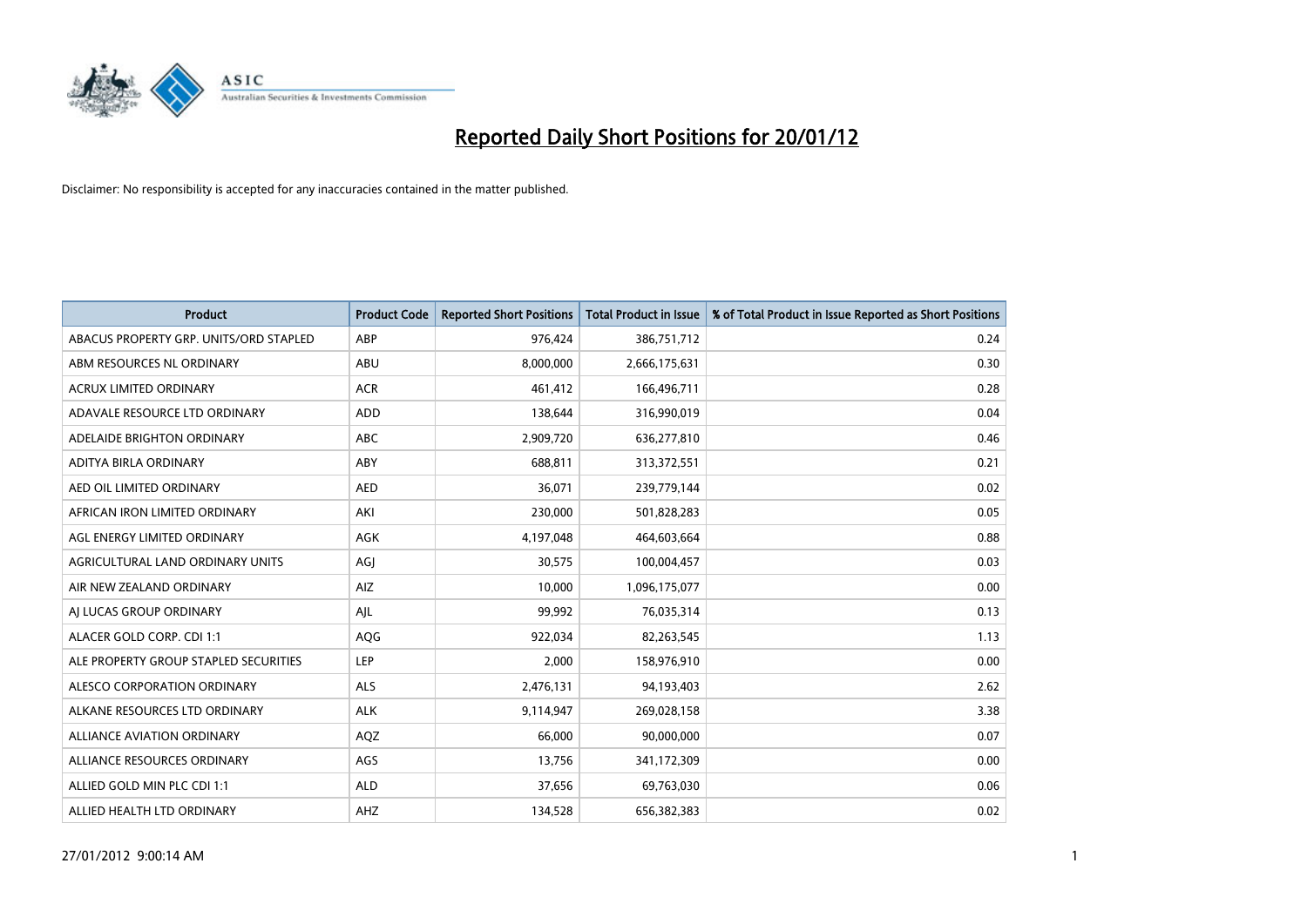

| <b>Product</b>                          | <b>Product Code</b> | <b>Reported Short Positions</b> | <b>Total Product in Issue</b> | % of Total Product in Issue Reported as Short Positions |
|-----------------------------------------|---------------------|---------------------------------|-------------------------------|---------------------------------------------------------|
| ALTONA MINING LTD ORDINARY              | <b>AOH</b>          | 776,140                         | 518,757,704                   | 0.15                                                    |
| ALUMINA LIMITED ORDINARY                | <b>AWC</b>          | 38,225,206                      | 2,440,196,187                 | 1.57                                                    |
| AMADEUS ENERGY ORDINARY                 | AMU                 | 454,000                         | 274,786,018                   | 0.17                                                    |
| AMALGAMATED HOLDINGS ORDINARY           | AHD                 | 21,221                          | 157,533,146                   | 0.01                                                    |
| AMCOR LIMITED ORDINARY                  | AMC                 | 4,851,184                       | 1,206,684,923                 | 0.38                                                    |
| AMP LIMITED ORDINARY                    | AMP                 | 12,237,166                      | 2,854,672,784                 | 0.40                                                    |
| AMPELLA MINING ORDINARY                 | <b>AMX</b>          | 422,432                         | 205,985,108                   | 0.21                                                    |
| ANSELL LIMITED ORDINARY                 | <b>ANN</b>          | 3,034,888                       | 130,656,668                   | 2.31                                                    |
| ANTARES ENERGY LTD ORDINARY             | AZZ                 | 105,536                         | 260,000,000                   | 0.04                                                    |
| ANZ BANKING GRP LTD ORDINARY            | ANZ                 | 11,076,634                      | 2,679,094,902                 | 0.41                                                    |
| APA GROUP STAPLED SECURITIES            | APA                 | 9,198,028                       | 639,334,625                   | 1.44                                                    |
| APEX MINERALS NL ORDINARY               | <b>AXM</b>          | 885,146                         | 5,550,243,713                 | 0.02                                                    |
| APN EUROPEAN RETAIL UNITS STAPLED SEC.  | AEZ                 | 11,832                          | 544,910,660                   | 0.00                                                    |
| APN NEWS & MEDIA ORDINARY               | <b>APN</b>          | 25,819,505                      | 630,211,415                   | 4.10                                                    |
| AQUARIUS PLATINUM. ORDINARY             | <b>AOP</b>          | 2,949,500                       | 470,312,578                   | 0.61                                                    |
| AQUILA RESOURCES ORDINARY               | <b>AQA</b>          | 6,565,827                       | 411,804,442                   | 1.58                                                    |
| ARAFURA RESOURCE LTD ORDINARY           | ARU                 | 12,087,604                      | 367,980,342                   | 3.27                                                    |
| ARB CORPORATION ORDINARY                | ARP                 | 13,832                          | 72,481,302                    | 0.01                                                    |
| ARDENT LEISURE GROUP STAPLED SECURITIES | AAD                 | 1,261,644                       | 324,236,390                   | 0.39                                                    |
| ARGO INVESTMENTS ORDINARY               | ARG                 | 101                             | 623,020,500                   | 0.00                                                    |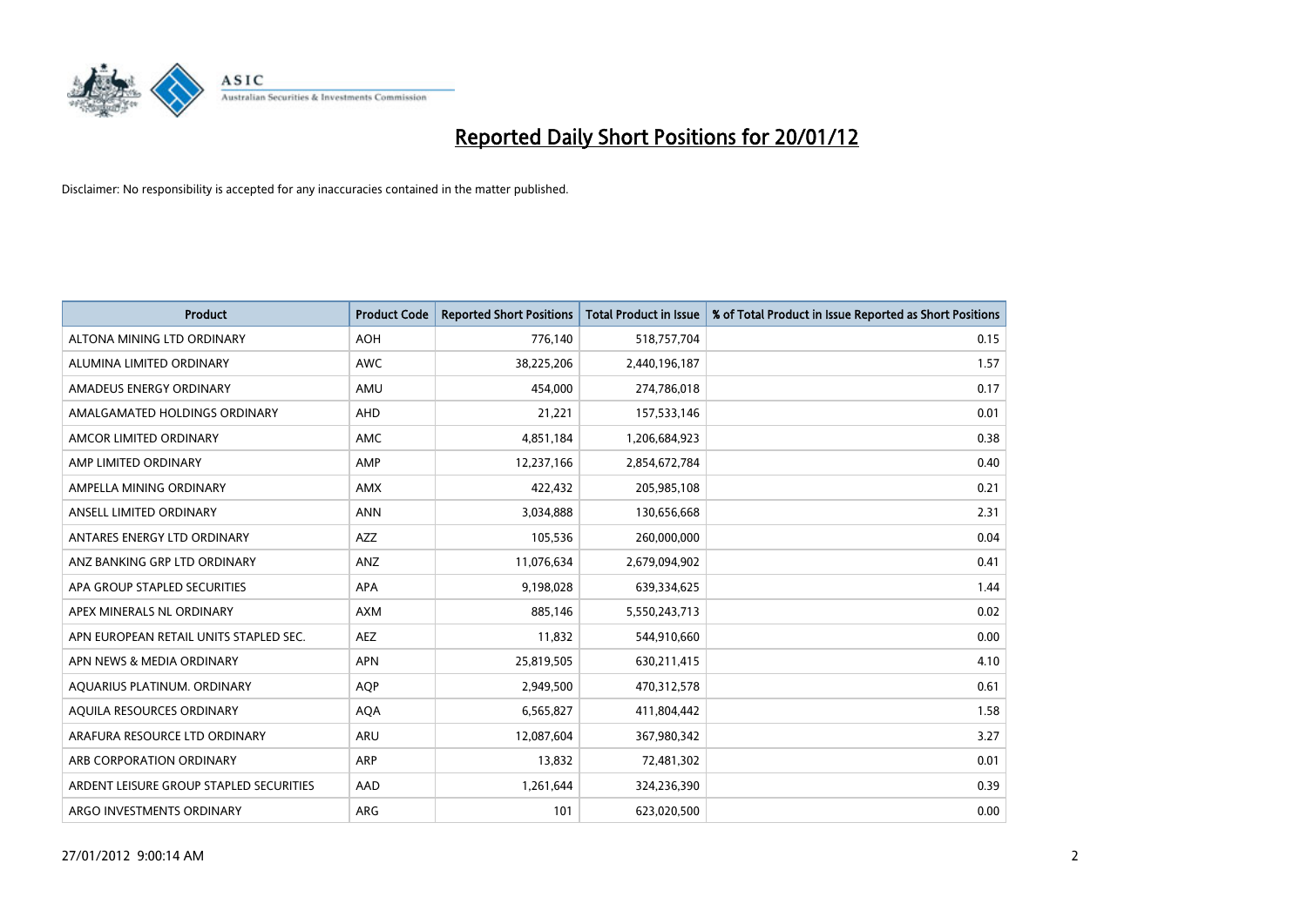

| <b>Product</b>                          | <b>Product Code</b> | <b>Reported Short Positions</b> | <b>Total Product in Issue</b> | % of Total Product in Issue Reported as Short Positions |
|-----------------------------------------|---------------------|---------------------------------|-------------------------------|---------------------------------------------------------|
| ARISTOCRAT LEISURE ORDINARY             | ALL                 | 17,232,818                      | 543,181,024                   | 3.17                                                    |
| ASCIANO LIMITED ORDINARY                | <b>AIO</b>          | 6,661,936                       | 975,385,664                   | 0.67                                                    |
| ASG GROUP LIMITED ORDINARY              | ASZ                 | 124,380                         | 171,456,889                   | 0.07                                                    |
| ASPEN GROUP ORD/UNITS STAPLED           | <b>APZ</b>          | 1,145,401                       | 591,084,183                   | 0.18                                                    |
| ASPIRE MINING LTD ORDINARY              | <b>AKM</b>          | 39,867                          | 620,594,556                   | 0.01                                                    |
| ASTON RES LTD ORDINARY                  | <b>AZT</b>          | 931,014                         | 204,668,861                   | 0.46                                                    |
| ASTRO JAP PROP GROUP STAPLED SECURITIES | AJA                 | 22,295                          | 58,445,002                    | 0.03                                                    |
| ASX LIMITED ORDINARY                    | ASX                 | 2,536,551                       | 175,136,729                   | 1.46                                                    |
| ATLAS IRON LIMITED ORDINARY             | AGO                 | 17,143,620                      | 894,684,560                   | 1.90                                                    |
| <b>AURORA OIL &amp; GAS ORDINARY</b>    | <b>AUT</b>          | 10,567,160                      | 411,655,343                   | 2.57                                                    |
| AUSDRILL LIMITED ORDINARY               | <b>ASL</b>          | 95,608                          | 303,221,488                   | 0.02                                                    |
| AUSENCO LIMITED ORDINARY                | AAX                 | 1,509,024                       | 123,258,843                   | 1.22                                                    |
| <b>AUSTAL LIMITED ORDINARY</b>          | ASB                 | 174,483                         | 188,069,638                   | 0.08                                                    |
| <b>AUSTAR UNITED ORDINARY</b>           | <b>AUN</b>          | 11,638,273                      | 1,271,505,737                 | 0.91                                                    |
| AUSTBROKERS HOLDINGS ORDINARY           | <b>AUB</b>          | $\overline{2}$                  | 55,545,576                    | 0.00                                                    |
| AUSTIN ENGINEERING ORDINARY             | ANG                 | 55,943                          | 72,314,403                    | 0.07                                                    |
| <b>AUSTRALAND ASSETS ASSETS</b>         | AAZPB               | 1,168                           | 2,750,000                     | 0.04                                                    |
| AUSTRALAND PROPERTY STAPLED SECURITY    | <b>ALZ</b>          | 694,322                         | 576,846,597                   | 0.10                                                    |
| AUSTRALIAN AGRICULT, ORDINARY           | AAC                 | 758,376                         | 312,892,824                   | 0.23                                                    |
| AUSTRALIAN EDUCATION UNITS              | <b>AEU</b>          | 625,000                         | 175,465,397                   | 0.36                                                    |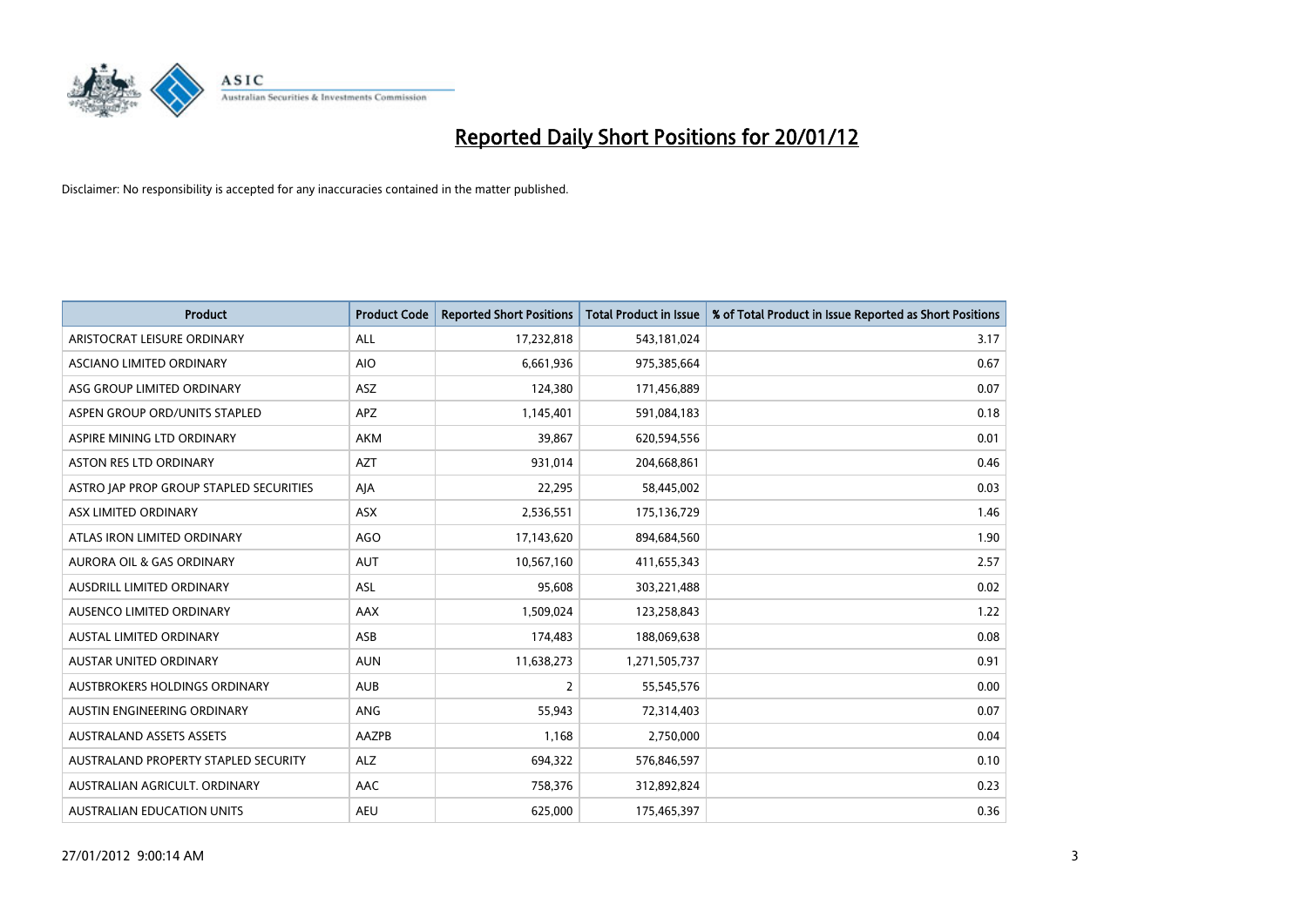

| <b>Product</b>                       | <b>Product Code</b> | <b>Reported Short Positions</b> | <b>Total Product in Issue</b> | % of Total Product in Issue Reported as Short Positions |
|--------------------------------------|---------------------|---------------------------------|-------------------------------|---------------------------------------------------------|
| AUSTRALIAN FOUNDAT, ORDINARY         | AFI                 | 400                             | 1,023,675,745                 | 0.00                                                    |
| AUSTRALIAN INFRASTR. UNITS/ORDINARY  | <b>AIX</b>          | 12,196,606                      | 620,733,944                   | 1.97                                                    |
| AUSTRALIAN MINES LTD ORDINARY        | <b>AUZ</b>          | 1,400,000                       | 636,910,317                   | 0.22                                                    |
| AUSTRALIAN PHARM, ORDINARY           | API                 | 304,009                         | 488,115,883                   | 0.06                                                    |
| AUTOMOTIVE HOLDINGS ORDINARY         | AHE                 | 5,290                           | 260,579,682                   | 0.00                                                    |
| AVANCO RESOURCES LTD ORDINARY        | AVB                 | 240,000                         | 810,741,849                   | 0.03                                                    |
| AVEXA LIMITED ORDINARY               | <b>AVX</b>          | 243,657                         | 847,688,779                   | 0.03                                                    |
| AWE LIMITED ORDINARY                 | AWE                 | 1,320,746                       | 521,871,941                   | 0.25                                                    |
| AZUMAH RESOURCES ORDINARY            | <b>AZM</b>          | 19,752                          | 282,020,356                   | 0.01                                                    |
| <b>BANDANNA ENERGY ORDINARY</b>      | <b>BND</b>          | 2,466,008                       | 528,481,199                   | 0.46                                                    |
| BANK OF QUEENSLAND. ORDINARY         | <b>BOQ</b>          | 11,633,359                      | 229,598,329                   | 5.03                                                    |
| <b>BASE RES LIMITED ORDINARY</b>     | <b>BSE</b>          | 256,867                         | 460,440,029                   | 0.06                                                    |
| <b>BATHURST RESOURCES ORDINARY</b>   | <b>BTU</b>          | 19,626,967                      | 689,747,997                   | 2.85                                                    |
| <b>BAUXITE RESOURCE LTD ORDINARY</b> | <b>BAU</b>          | 12,000                          | 235,379,896                   | 0.01                                                    |
| <b>BC IRON LIMITED ORDINARY</b>      | <b>BCI</b>          | 299,546                         | 95,311,000                    | 0.31                                                    |
| BEACH ENERGY LIMITED ORDINARY        | <b>BPT</b>          | 9,678,388                       | 1,112,199,119                 | 0.88                                                    |
| BEADELL RESOURCE LTD ORDINARY        | <b>BDR</b>          | 1,978,793                       | 657,906,946                   | 0.30                                                    |
| BENDIGO AND ADELAIDE ORDINARY        | <b>BEN</b>          | 5,200,326                       | 383,745,148                   | 1.34                                                    |
| BERKELEY RESOURCES ORDINARY          | <b>BKY</b>          | 193,845                         | 174,298,273                   | 0.11                                                    |
| BETASHARES ASX RES ETF UNITS         | <b>ORE</b>          | 88,570                          | 4,219,665                     | 2.10                                                    |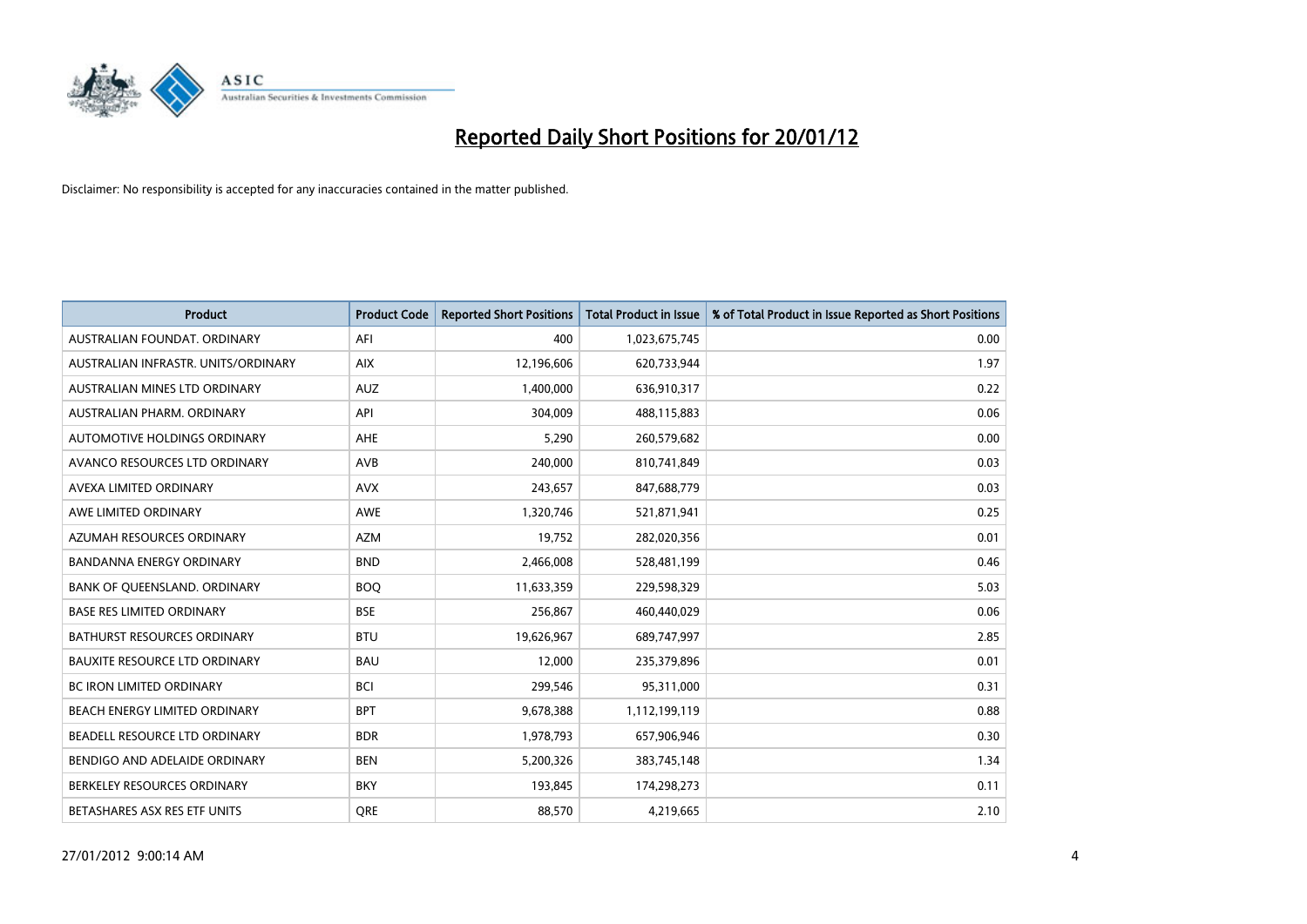

| <b>Product</b>                       | <b>Product Code</b> | <b>Reported Short Positions</b> | <b>Total Product in Issue</b> | % of Total Product in Issue Reported as Short Positions |
|--------------------------------------|---------------------|---------------------------------|-------------------------------|---------------------------------------------------------|
| <b>BHP BILLITON LIMITED ORDINARY</b> | <b>BHP</b>          | 29,541,519                      | 3,211,691,105                 | 0.89                                                    |
| <b>BILLABONG ORDINARY</b>            | <b>BBG</b>          | 27,583,316                      | 255,102,103                   | 10.81                                                   |
| <b>BIOTA HOLDINGS ORDINARY</b>       | <b>BTA</b>          | 1,423,501                       | 181,703,711                   | 0.78                                                    |
| BKI INVESTMENT LTD ORDINARY          | BKI                 | 508                             | 425,549,573                   | 0.00                                                    |
| <b>BLACKTHORN RESOURCES ORDINARY</b> | <b>BTR</b>          | 35,848                          | 122,918,000                   | 0.03                                                    |
| <b>BLUESCOPE STEEL LTD ORDINARY</b>  | <b>BSL</b>          | 31,247,169                      | 3,349,185,247                 | 0.94                                                    |
| <b>BOART LONGYEAR ORDINARY</b>       | <b>BLY</b>          | 4,736,002                       | 461,163,412                   | 1.02                                                    |
| <b>BOOM LOGISTICS ORDINARY</b>       | <b>BOL</b>          | 337,999                         | 468,663,585                   | 0.07                                                    |
| <b>BORAL LIMITED, ORDINARY</b>       | <b>BLD</b>          | 29,037,854                      | 744,729,957                   | 3.92                                                    |
| BOTSWANA METALS LTD ORDINARY         | <b>BML</b>          | 7,000                           | 143,717,013                   | 0.00                                                    |
| BRADKEN LIMITED ORDINARY             | <b>BKN</b>          | 2,178,126                       | 166,624,800                   | 1.30                                                    |
| <b>BRAMBLES LIMITED ORDINARY</b>     | <b>BXB</b>          | 12,058,803                      | 1,480,388,109                 | 0.81                                                    |
| BREVILLE GROUP LTD ORDINARY          | <b>BRG</b>          | 2,739                           | 130,095,322                   | 0.00                                                    |
| <b>BRICKWORKS LIMITED ORDINARY</b>   | <b>BKW</b>          | 41,011                          | 147,567,333                   | 0.03                                                    |
| <b>BROCKMAN RESOURCES ORDINARY</b>   | <b>BRM</b>          | 70,879                          | 144,803,151                   | 0.04                                                    |
| BT INVESTMENT MNGMNT ORDINARY        | <b>BTT</b>          | 1,128,959                       | 267,906,977                   | 0.42                                                    |
| <b>BURU ENERGY ORDINARY</b>          | <b>BRU</b>          | 5,543,738                       | 234,204,477                   | 2.37                                                    |
| <b>BWP TRUST ORDINARY UNITS</b>      | <b>BWP</b>          | 368,827                         | 520,012,793                   | 0.06                                                    |
| <b>CABCHARGE AUSTRALIA ORDINARY</b>  | CAB                 | 582,229                         | 120,437,014                   | 0.48                                                    |
| CALTEX AUSTRALIA ORDINARY            | <b>CTX</b>          | 6,839,064                       | 270,000,000                   | 2.54                                                    |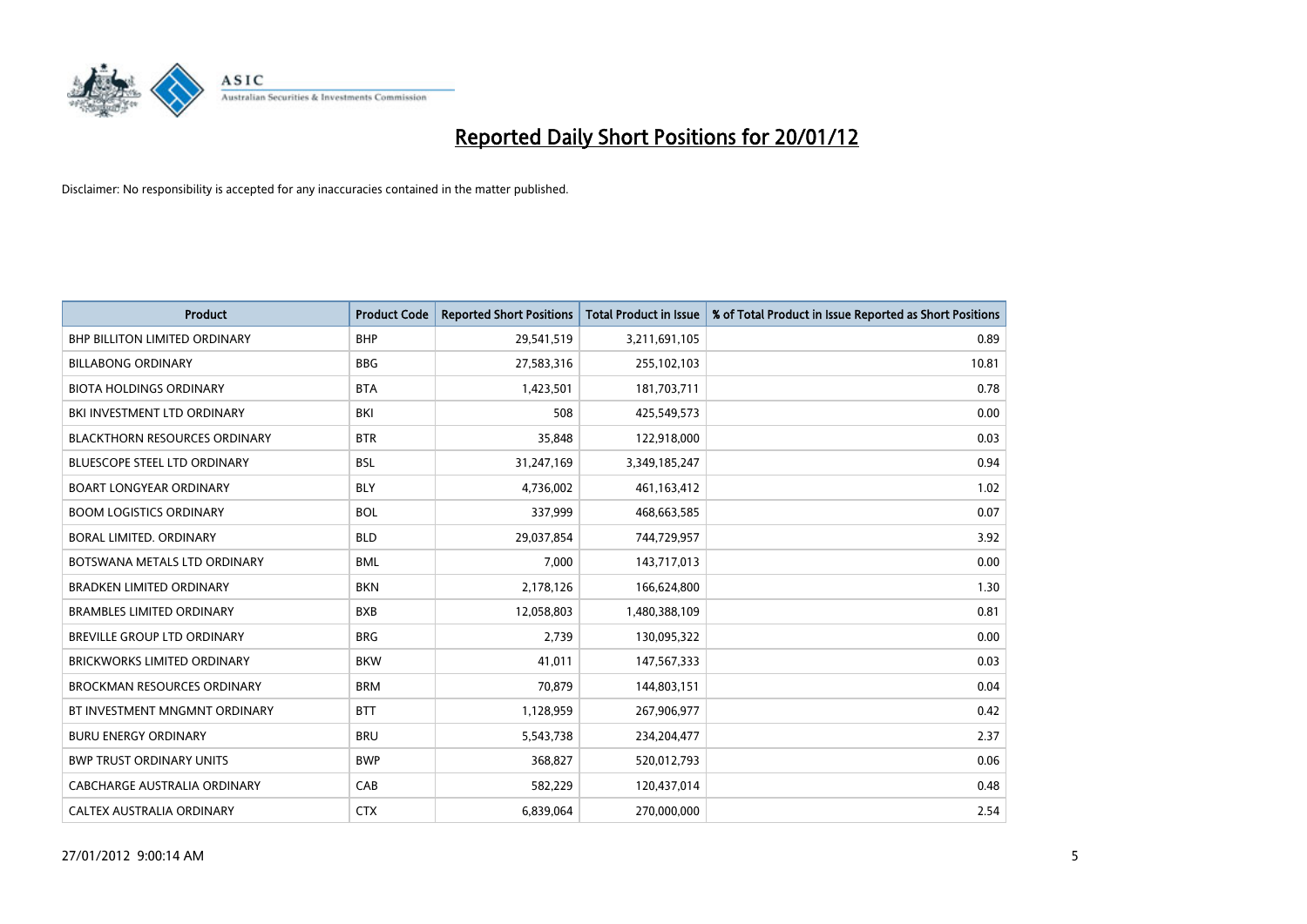

| <b>Product</b>                                | <b>Product Code</b> | <b>Reported Short Positions</b> | <b>Total Product in Issue</b> | % of Total Product in Issue Reported as Short Positions |
|-----------------------------------------------|---------------------|---------------------------------|-------------------------------|---------------------------------------------------------|
| <b>CAMPBELL BROTHERS ORDINARY</b>             | <b>CPB</b>          | 838,288                         | 67,503,411                    | 1.24                                                    |
| CAPE LAMBERT RES LTD ORDINARY                 | <b>CFE</b>          | 632,841                         | 688,108,792                   | 0.09                                                    |
| CAR PARK TECH LTD ORDINARY                    | <b>CPZ</b>          | 90,000                          | 133,358,602                   | 0.07                                                    |
| CARABELLA RES LTD ORDINARY                    | <b>CLR</b>          | 5,000                           | 133,642,797                   | 0.00                                                    |
| <b>CARBON ENERGY ORDINARY</b>                 | <b>CNX</b>          | 244,892                         | 768,126,960                   | 0.03                                                    |
| <b>CARDNO LIMITED ORDINARY</b>                | CDD                 | 4,965                           | 112,883,692                   | 0.00                                                    |
| CARNARVON PETROLEUM ORDINARY                  | <b>CVN</b>          | 1,394,648                       | 694,594,634                   | 0.19                                                    |
| CARNEGIE WAVE ENERGY ORDINARY                 | <b>CWE</b>          | 83,000                          | 1,021,487,627                 | 0.01                                                    |
| <b>CARPATHIAN RESOURCES ORDINARY</b>          | <b>CPN</b>          | 75,000                          | 304,535,101                   | 0.02                                                    |
| CARPENTARIA EXP. LTD ORDINARY                 | CAP                 | 9,777                           | 98,991,301                    | 0.01                                                    |
| CARSALES.COM LTD ORDINARY                     | <b>CRZ</b>          | 13,365,736                      | 233,264,223                   | 5.74                                                    |
| <b>CASH CONVERTERS ORDINARY</b>               | CCV                 | 92,958                          | 379,761,025                   | 0.02                                                    |
| <b>CASPIAN OIL &amp; GAS ORDINARY</b>         | <b>CIG</b>          | 50,000                          | 1,331,500,513                 | 0.00                                                    |
| <b>CELLNET GROUP ORDINARY</b>                 | <b>CLT</b>          | 1,342                           | 60,978,107                    | 0.00                                                    |
| CENTRAL PETROLEUM ORDINARY                    | <b>CTP</b>          | 11,455                          | 1,073,304,842                 | 0.00                                                    |
| CENTRO PROPERTIES UNITS/ORD STAPLED           | <b>CNP</b>          | 2,537                           | 972,414,514                   | 0.00                                                    |
| CENTRO RETAIL AUST ORD/UNIT STAPLED SEC       | <b>CRF</b>          | 173,569                         | 1,340,723,189                 | 0.01                                                    |
| <b>CENTRO RETAIL GROUP STAPLED SECURITIES</b> | <b>CER</b>          | 452,940                         | 2,286,399,424                 | 0.02                                                    |
| <b>CERAMIC FUEL CELLS ORDINARY</b>            | CFU                 | 227,428                         | 1,366,298,863                 | 0.02                                                    |
| CERRO RESOURCES NL ORDINARY                   | CJO                 | 7,969                           | 748,768,606                   | 0.00                                                    |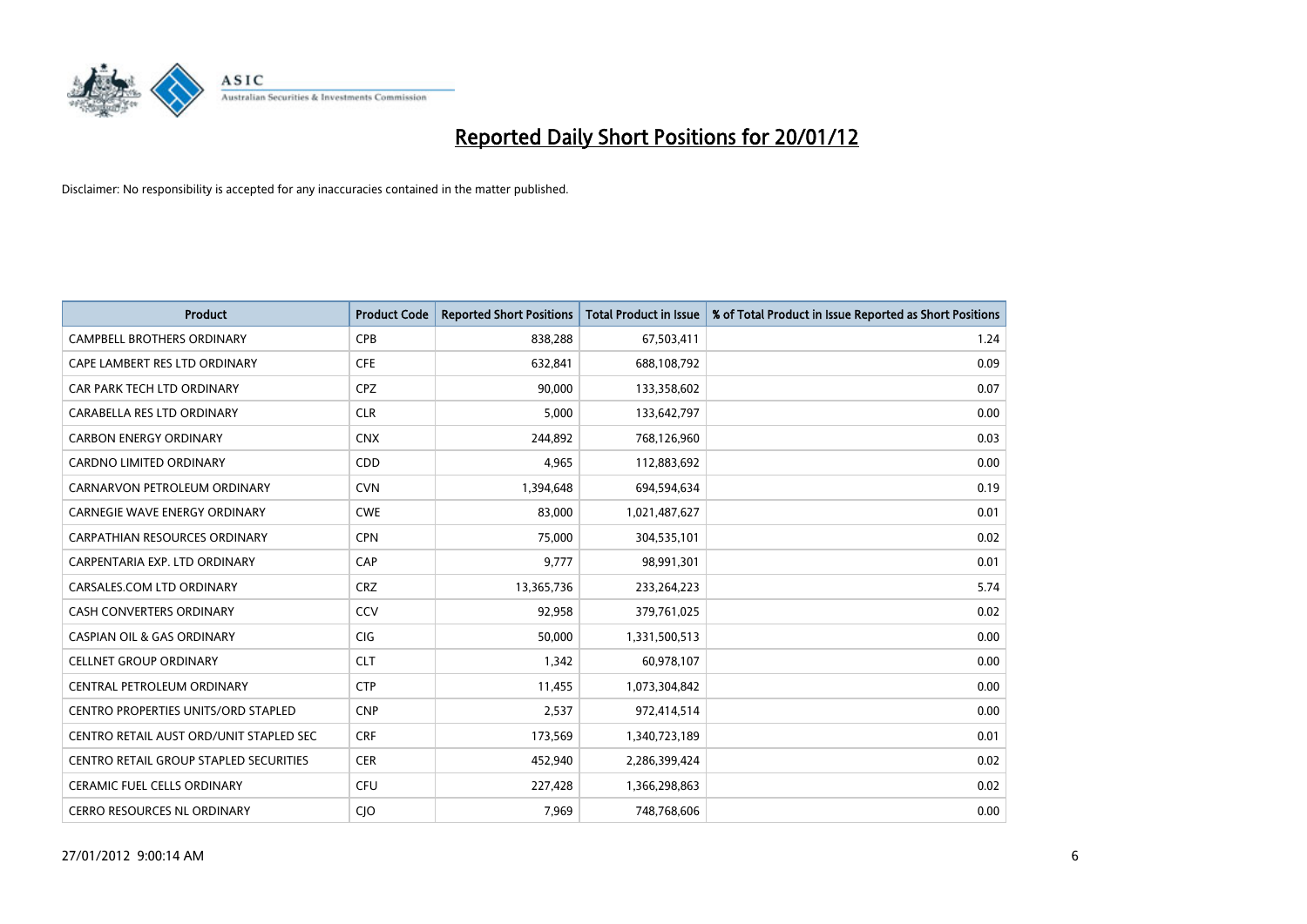

| <b>Product</b>                          | <b>Product Code</b> | <b>Reported Short Positions</b> | <b>Total Product in Issue</b> | % of Total Product in Issue Reported as Short Positions |
|-----------------------------------------|---------------------|---------------------------------|-------------------------------|---------------------------------------------------------|
| <b>CFS RETAIL PROPERTY UNITS</b>        | <b>CFX</b>          | 72,178,186                      | 2,839,591,911                 | 2.56                                                    |
| CGA MINING LIMITED ORDINARY             | <b>CGX</b>          | 8,555                           | 333,475,726                   | 0.00                                                    |
| CHALICE GOLD MINES ORDINARY             | <b>CHN</b>          | 200                             | 250,030,886                   | 0.00                                                    |
| CHALLENGER DIV.PRO. STAPLED UNITS       | <b>CDI</b>          | 98,017                          | 883,903,667                   | 0.00                                                    |
| CHALLENGER INFRAST. STAPLED UNITS       | <b>CIF</b>          | 7,768                           | 316,223,785                   | 0.00                                                    |
| <b>CHALLENGER LIMITED ORDINARY</b>      | <b>CGF</b>          | 7,870,033                       | 552,513,723                   | 1.41                                                    |
| CHANDLER MACLEOD LTD ORDINARY           | <b>CMG</b>          | 11,970                          | 466,466,720                   | 0.00                                                    |
| CHARTER HALL GROUP STAPLED US PROHIBIT. | <b>CHC</b>          | 141,202                         | 308,092,325                   | 0.04                                                    |
| <b>CHARTER HALL OFFICE UNIT</b>         | CQO                 | 6,192,608                       | 493,319,730                   | 1.24                                                    |
| <b>CHARTER HALL RETAIL UNITS</b>        | <b>CQR</b>          | 1,132,700                       | 299,628,571                   | 0.38                                                    |
| <b>CHORUS LIMITED ORDINARY</b>          | <b>CNU</b>          | 1,255,305                       | 385,082,123                   | 0.32                                                    |
| CITIGOLD CORP LTD ORDINARY              | <b>CTO</b>          | 327,348                         | 1,105,078,301                 | 0.03                                                    |
| <b>CLOUGH LIMITED ORDINARY</b>          | <b>CLO</b>          | 121,544                         | 769,416,269                   | 0.02                                                    |
| COAL OF AFRICA LTD ORDINARY             | <b>CZA</b>          | 573,644                         | 662,284,573                   | 0.09                                                    |
| <b>COALSPUR MINES LTD ORDINARY</b>      | <b>CPL</b>          | 1,324,432                       | 579,768,744                   | 0.21                                                    |
| COCA-COLA AMATIL ORDINARY               | <b>CCL</b>          | 11,404,351                      | 759,567,552                   | 1.50                                                    |
| COCHLEAR LIMITED ORDINARY               | <b>COH</b>          | 4,856,501                       | 56,902,433                    | 8.47                                                    |
| <b>COCKATOO COAL ORDINARY</b>           | <b>COK</b>          | 7,888,627                       | 1,016,196,908                 | 0.76                                                    |
| <b>COKAL LTD ORDINARY</b>               | <b>CKA</b>          | 1,133,879                       | 384,227,102                   | 0.29                                                    |
| <b>COLLINS FOODS LTD ORDINARY</b>       | <b>CKF</b>          | 34,926                          | 93,000,003                    | 0.04                                                    |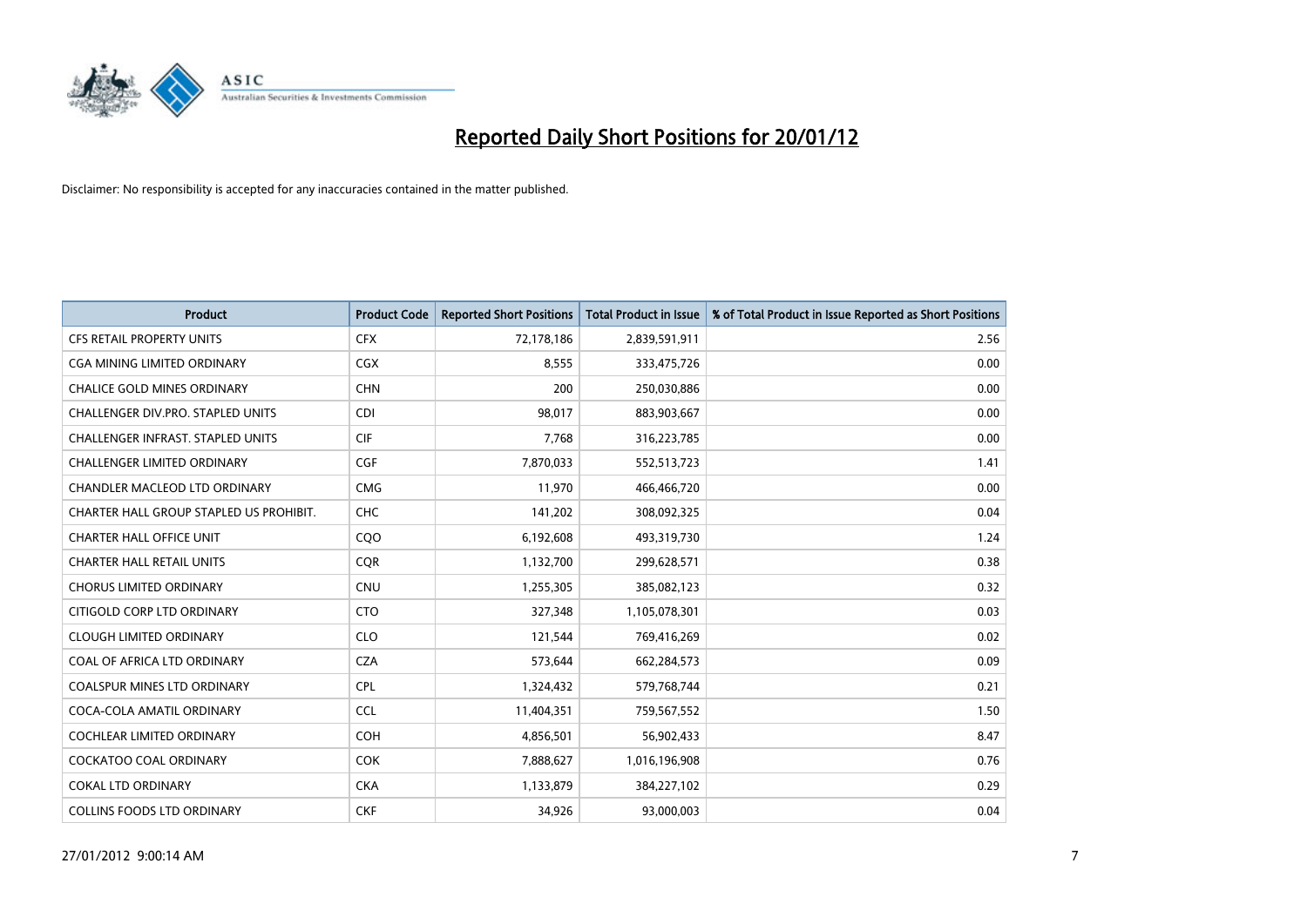

| <b>Product</b>                          | <b>Product Code</b> | <b>Reported Short Positions</b> | <b>Total Product in Issue</b> | % of Total Product in Issue Reported as Short Positions |
|-----------------------------------------|---------------------|---------------------------------|-------------------------------|---------------------------------------------------------|
| COMMONWEALTH BANK, ORDINARY             | <b>CBA</b>          | 36,193,290                      | 1,581,280,593                 | 2.26                                                    |
| COMMONWEALTH PROP ORDINARY UNITS        | <b>CPA</b>          | 22,020,817                      | 2,458,123,552                 | 0.88                                                    |
| <b>COMPASS RESOURCES ORDINARY</b>       | <b>CMR</b>          | 115,000                         | 1,403,744,100                 | 0.00                                                    |
| <b>COMPUTERSHARE LTD ORDINARY</b>       | <b>CPU</b>          | 7,962,914                       | 555,664,059                   | 1.38                                                    |
| CONSOLIDATED MEDIA, ORDINARY            | <b>CMI</b>          | 614,899                         | 561,834,996                   | 0.10                                                    |
| CONTANGO MICROCAP ORDINARY              | <b>CTN</b>          | 7,500                           | 147,467,406                   | 0.01                                                    |
| CONTINENTAL COAL LTD ORDINARY           | CCC                 | 48,535                          | 399,224,054                   | 0.01                                                    |
| COOPER ENERGY LTD ORDINARY              | <b>COE</b>          | 1,569,289                       | 292,791,528                   | 0.53                                                    |
| <b>COPPER STRIKE LTD ORDINARY</b>       | <b>CSE</b>          | 714                             | 129,455,571                   | 0.00                                                    |
| <b>CORDLIFE LIMITED ORDINARY</b>        | CBB                 | 1                               | 150,887,354                   | 0.00                                                    |
| <b>CREDIT CORP GROUP ORDINARY</b>       | <b>CCP</b>          | 10,806                          | 45,571,114                    | 0.02                                                    |
| <b>CROMWELL PROP STAPLED SECURITIES</b> | <b>CMW</b>          | 8,997                           | 1,112,401,436                 | 0.00                                                    |
| <b>CROWN LIMITED ORDINARY</b>           | <b>CWN</b>          | 3,434,101                       | 728,394,185                   | 0.46                                                    |
| <b>CSG LIMITED ORDINARY</b>             | CSV                 | 528,967                         | 282,567,499                   | 0.19                                                    |
| <b>CSL LIMITED ORDINARY</b>             | <b>CSL</b>          | 6,095,217                       | 519,894,533                   | 1.14                                                    |
| <b>CSR LIMITED ORDINARY</b>             | <b>CSR</b>          | 19,672,574                      | 506,000,315                   | 3.88                                                    |
| <b>CUDECO LIMITED ORDINARY</b>          | CDU                 | 2,599,047                       | 160,018,572                   | 1.62                                                    |
| <b>CUSTOMERS LIMITED ORDINARY</b>       | <b>CUS</b>          | 16,429                          | 134,869,357                   | 0.01                                                    |
| DART ENERGY LTD ORDINARY                | <b>DTE</b>          | 6,216,769                       | 734,931,470                   | 0.85                                                    |
| DAVID JONES LIMITED ORDINARY            | <b>DJS</b>          | 53,365,432                      | 524,940,325                   | 10.15                                                   |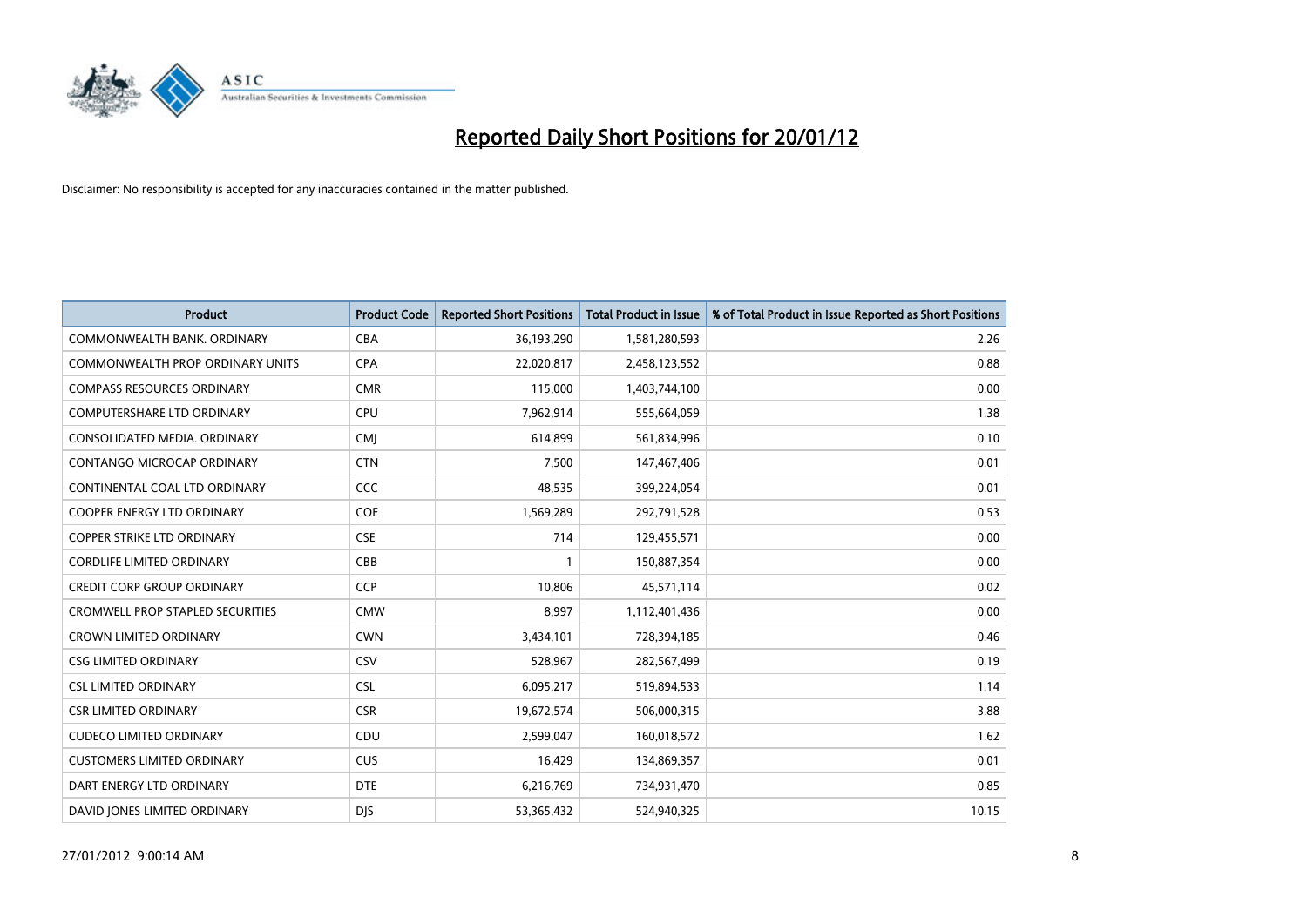

| <b>Product</b>                       | <b>Product Code</b> | <b>Reported Short Positions</b> | <b>Total Product in Issue</b> | % of Total Product in Issue Reported as Short Positions |
|--------------------------------------|---------------------|---------------------------------|-------------------------------|---------------------------------------------------------|
| <b>DECMIL GROUP LIMITED ORDINARY</b> | <b>DCG</b>          | 120,599                         | 165,692,757                   | 0.06                                                    |
| DEEP YELLOW LIMITED ORDINARY         | <b>DYL</b>          | 15,876                          | 1,128,736,403                 | 0.00                                                    |
| DEVINE LIMITED ORDINARY              | <b>DVN</b>          | 1,011                           | 158,730,556                   | 0.00                                                    |
| DEXUS PROPERTY GROUP STAPLED UNITS   | <b>DXS</b>          | 23,774,959                      | 4,839,024,176                 | 0.46                                                    |
| DISCOVERY METALS LTD ORDINARY        | <b>DML</b>          | 9,147,199                       | 442,128,231                   | 2.07                                                    |
| DOMINO PIZZA ENTERPR ORDINARY        | <b>DMP</b>          | 37,794                          | 69,174,674                    | 0.05                                                    |
| DOWNER EDI LIMITED ORDINARY          | <b>DOW</b>          | 6,451,869                       | 429,100,296                   | 1.51                                                    |
| DUET GROUP STAPLED US PROHIBIT.      | <b>DUE</b>          | 12,589,330                      | 1,091,628,341                 | 1.16                                                    |
| DULUXGROUP LIMITED ORDINARY          | <b>DLX</b>          | 9,314,698                       | 367,456,259                   | 2.53                                                    |
| <b>DWS LTD ORDINARY</b>              | <b>DWS</b>          | 41                              | 132,362,763                   | 0.00                                                    |
| ECHO ENTERTAINMENT ORDINARY          | <b>EGP</b>          | 5,251,356                       | 688,019,737                   | 0.75                                                    |
| <b>ELDERS LIMITED ORDINARY</b>       | <b>ELD</b>          | 13,909,087                      | 448,598,480                   | 3.09                                                    |
| ELDORADO GOLD CORP CDI 1:1           | EAU                 | 37,067                          | 9,175,768                     | 0.39                                                    |
| ELEMENTAL MINERALS ORDINARY          | <b>ELM</b>          | 205,418                         | 229,037,236                   | 0.07                                                    |
| ELEMENTOS LIMITED ORDINARY           | <b>ELT</b>          | 32                              | 82,383,526                    | 0.00                                                    |
| ELIXIR PETROLEUM LTD ORDINARY        | <b>EXR</b>          | 324,400                         | 217,288,472                   | 0.15                                                    |
| <b>EMECO HOLDINGS ORDINARY</b>       | <b>EHL</b>          | 879,293                         | 631,237,586                   | 0.14                                                    |
| <b>ENDEAVOUR MIN CORP CDI 1:1</b>    | <b>EVR</b>          | 22,931                          | 129,197,662                   | 0.01                                                    |
| <b>ENERGY RESOURCES ORDINARY 'A'</b> | <b>ERA</b>          | 3,499,213                       | 517,725,062                   | 0.66                                                    |
| <b>ENERGY WORLD CORPOR. ORDINARY</b> | <b>EWC</b>          | 20,979,884                      | 1,734,166,672                 | 1.22                                                    |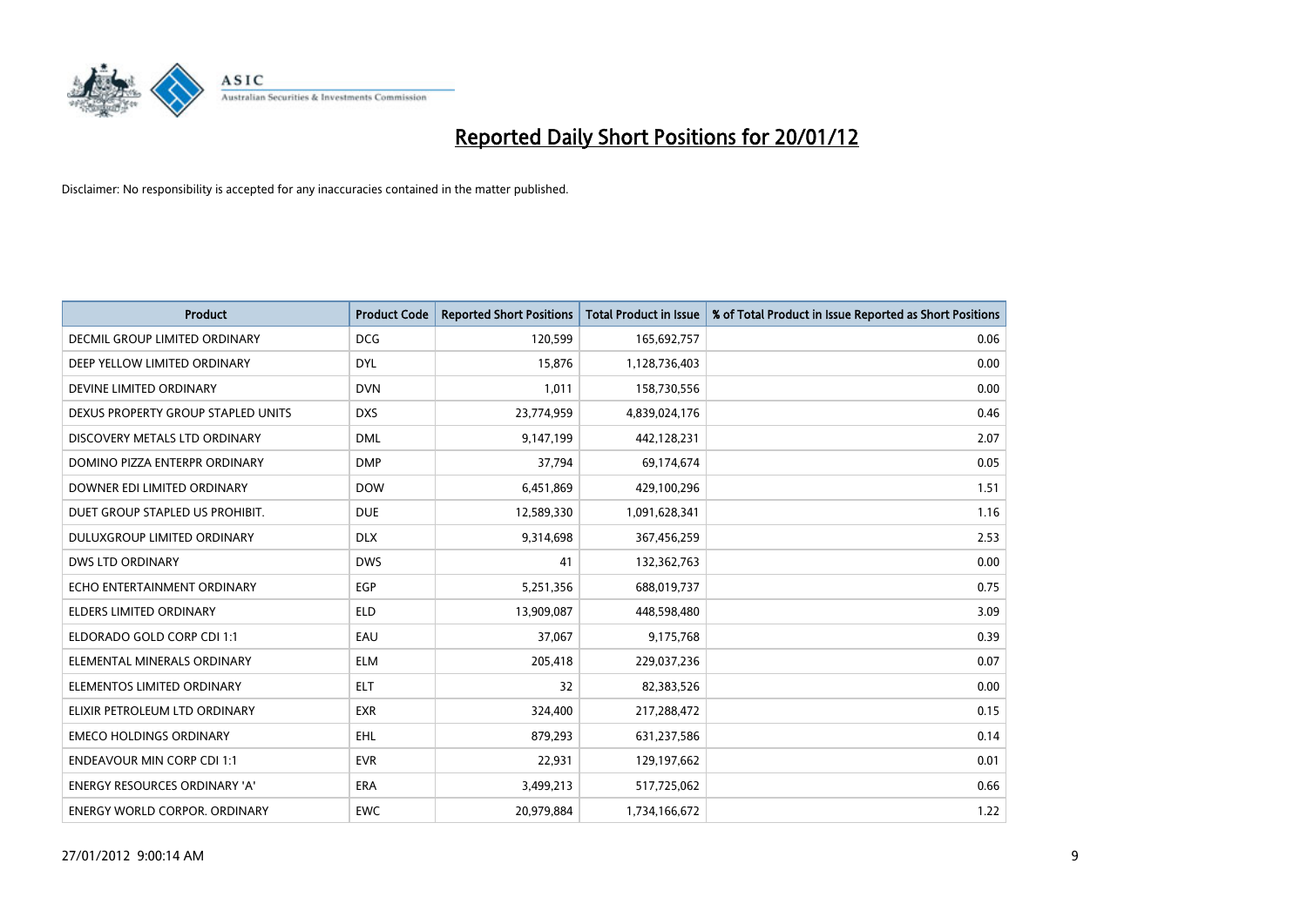

| Product                               | <b>Product Code</b> | <b>Reported Short Positions</b> | <b>Total Product in Issue</b> | % of Total Product in Issue Reported as Short Positions |
|---------------------------------------|---------------------|---------------------------------|-------------------------------|---------------------------------------------------------|
| <b>ENTEK ENERGY LTD ORDINARY</b>      | ETE                 | 489,903                         | 510,657,387                   | 0.10                                                    |
| <b>ENTELLECT LIMITED ORDINARY</b>     | <b>ESN</b>          | 464,050                         | 985,337,932                   | 0.05                                                    |
| <b>ENVESTRA LIMITED ORDINARY</b>      | <b>ENV</b>          | 1,414,460                       | 1,547,890,032                 | 0.09                                                    |
| EQUATORIAL RES LTD ORDINARY           | EQX                 | 133                             | 114,348,553                   | 0.00                                                    |
| EVOLUTION MINING LTD ORDINARY         | <b>EVN</b>          | 1,046,532                       | 700,995,107                   | 0.14                                                    |
| EXOMA ENERGY LIMITED ORDINARY         | <b>EXE</b>          | 281,678                         | 417,357,759                   | 0.07                                                    |
| EXTRACT RESOURCES ORDINARY            | <b>EXT</b>          | 882,868                         | 251,159,163                   | 0.34                                                    |
| FAIRFAX MEDIA LTD ORDINARY            | FXJ                 | 290,875,581                     | 2,351,955,725                 | 12.37                                                   |
| <b>FANTASTIC HOLDINGS ORDINARY</b>    | <b>FAN</b>          | 1,220                           | 102,739,538                   | 0.00                                                    |
| FAR LTD ORDINARY                      | FAR                 | 21,000,000                      | 2,150,080,157                 | 0.98                                                    |
| FISHER & PAYKEL APP. ORDINARY         | <b>FPA</b>          | 18,298                          | 724,235,162                   | 0.00                                                    |
| FKP PROPERTY GROUP STAPLED SECURITIES | <b>FKP</b>          | 25,172,499                      | 1,197,968,723                 | 2.08                                                    |
| FLEETWOOD CORP ORDINARY               | <b>FWD</b>          | 235,098                         | 58,850,214                    | 0.39                                                    |
| FLETCHER BUILDING ORDINARY            | <b>FBU</b>          | 10,666,568                      | 680,739,504                   | 1.58                                                    |
| FLEXIGROUP LIMITED ORDINARY           | <b>FXL</b>          | 59,857                          | 279,268,329                   | 0.02                                                    |
| <b>FLIGHT CENTRE ORDINARY</b>         | <b>FLT</b>          | 9,752,055                       | 100,005,264                   | 9.74                                                    |
| FLINDERS MINES LTD ORDINARY           | <b>FMS</b>          | 30,329,938                      | 1,821,300,404                 | 1.67                                                    |
| <b>FOCUS MINERALS LTD ORDINARY</b>    | <b>FML</b>          | 406,618                         | 4,320,773,701                 | 0.00                                                    |
| FORGE GROUP LIMITED ORDINARY          | FGE                 | 98,831                          | 83,469,014                    | 0.11                                                    |
| FORTE ENERGY NL ORDINARY              | <b>FTE</b>          | 2,667,039                       | 695,589,311                   | 0.38                                                    |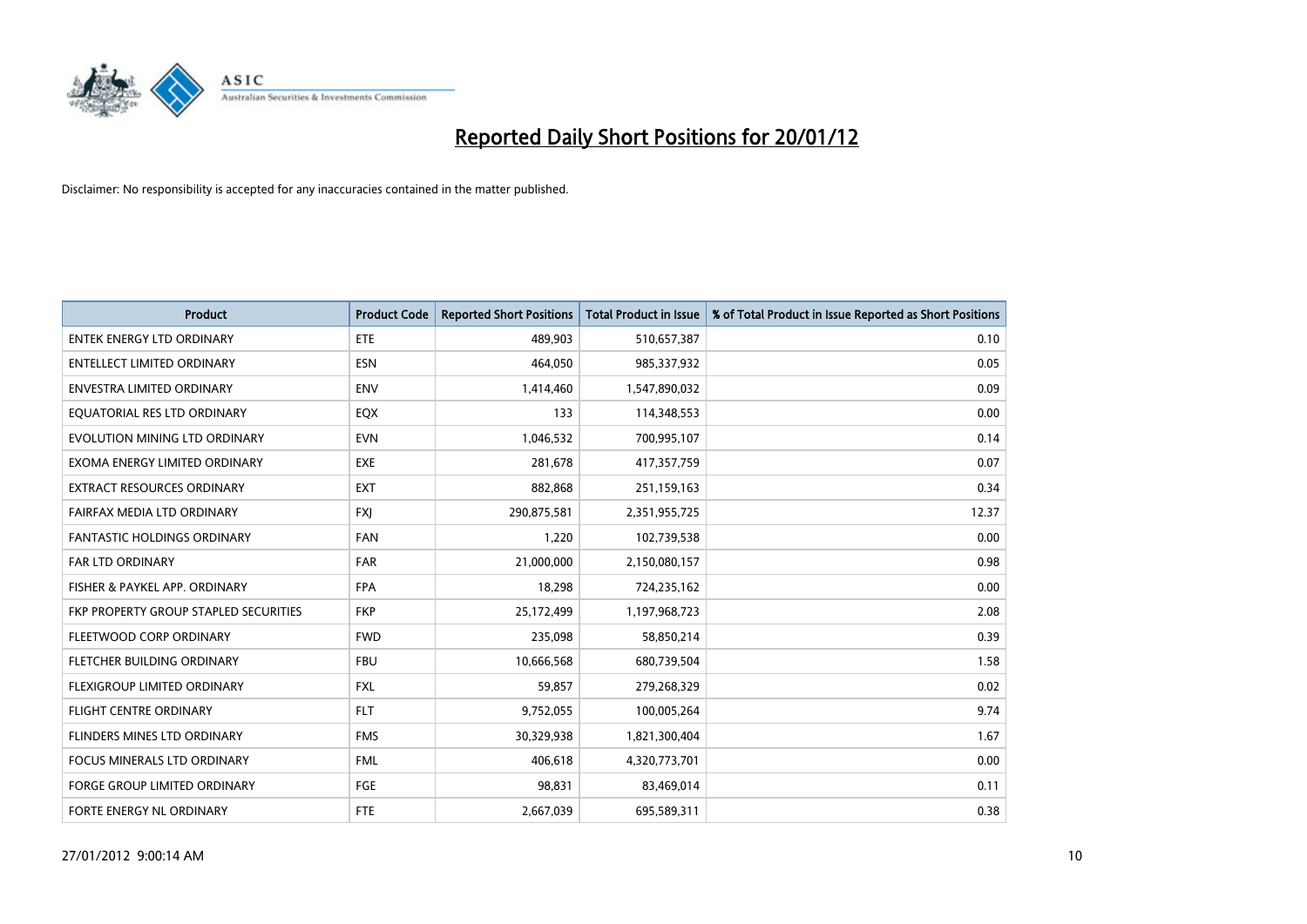

| <b>Product</b>                                   | <b>Product Code</b> | <b>Reported Short Positions</b> | <b>Total Product in Issue</b> | % of Total Product in Issue Reported as Short Positions |
|--------------------------------------------------|---------------------|---------------------------------|-------------------------------|---------------------------------------------------------|
| FORTESCUE METALS GRP ORDINARY                    | <b>FMG</b>          | 73,359,446                      | 3,113,798,659                 | 2.34                                                    |
| <b>FUNTASTIC LIMITED ORDINARY</b>                | <b>FUN</b>          | 322,528                         | 340,997,682                   | 0.09                                                    |
| <b>G.U.D. HOLDINGS ORDINARY</b>                  | GUD                 | 451,143                         | 70,107,387                    | 0.62                                                    |
| <b>GALAXY RESOURCES ORDINARY</b>                 | <b>GXY</b>          | 1,452,396                       | 323,327,000                   | 0.43                                                    |
| <b>GEODYNAMICS LIMITED ORDINARY</b>              | GDY                 | 110,688                         | 363,690,627                   | 0.03                                                    |
| <b>GINDALBIE METALS LTD ORDINARY</b>             | GBG                 | 28,256,139                      | 1,247,487,454                 | 2.27                                                    |
| <b>GLOBAL MINING ORDINARY</b>                    | GMI                 | 8,951                           | 182,363,570                   | 0.00                                                    |
| <b>GLOUCESTER COAL ORDINARY</b>                  | GCL                 | 1,301,706                       | 202,905,967                   | 0.65                                                    |
| <b>GME RESOURCES LTD ORDINARY</b>                | <b>GME</b>          | 800                             | 322,635,902                   | 0.00                                                    |
| <b>GOLDEN WEST RESOURCE ORDINARY</b>             | <b>GWR</b>          | 1,617                           | 192,142,447                   | 0.00                                                    |
| <b>GOODMAN FIELDER, ORDINARY</b>                 | GFF                 | 87,194,692                      | 1,955,559,207                 | 4.46                                                    |
| <b>GOODMAN GROUP STAPLED US PROHIBIT.</b>        | <b>GMG</b>          | 28,883,074                      | 7,699,816,741                 | 0.36                                                    |
| <b>GPT GROUP STAPLED SEC.</b>                    | <b>GPT</b>          | 21,113,169                      | 1,812,767,108                 | 1.16                                                    |
| <b>GRAINCORP LIMITED A CLASS ORDINARY</b>        | <b>GNC</b>          | 895,865                         | 198,318,900                   | 0.44                                                    |
| <b>GRANGE RESOURCES. ORDINARY</b>                | <b>GRR</b>          | 184,514                         | 1,154,359,727                 | 0.01                                                    |
| <b>GREENCAP LIMITED ORDINARY</b>                 | GCG                 | 1                               | 262,515,385                   | 0.00                                                    |
| <b>GREENLAND MIN EN LTD ORDINARY</b>             | GGG                 | 3,063,128                       | 416,390,488                   | 0.72                                                    |
| <b>GROWTHPOINT PROPERTY ORD/UNIT STAPLED SEC</b> | GOZ                 | 76,559                          | 291,904,374                   | 0.03                                                    |
| <b>GRYPHON MINERALS LTD ORDINARY</b>             | GRY                 | 1,004,912                       | 348,164,983                   | 0.29                                                    |
| <b>GUILDFORD COAL LTD ORDINARY</b>               | <b>GUF</b>          | 1,247,739                       | 230,523,734                   | 0.55                                                    |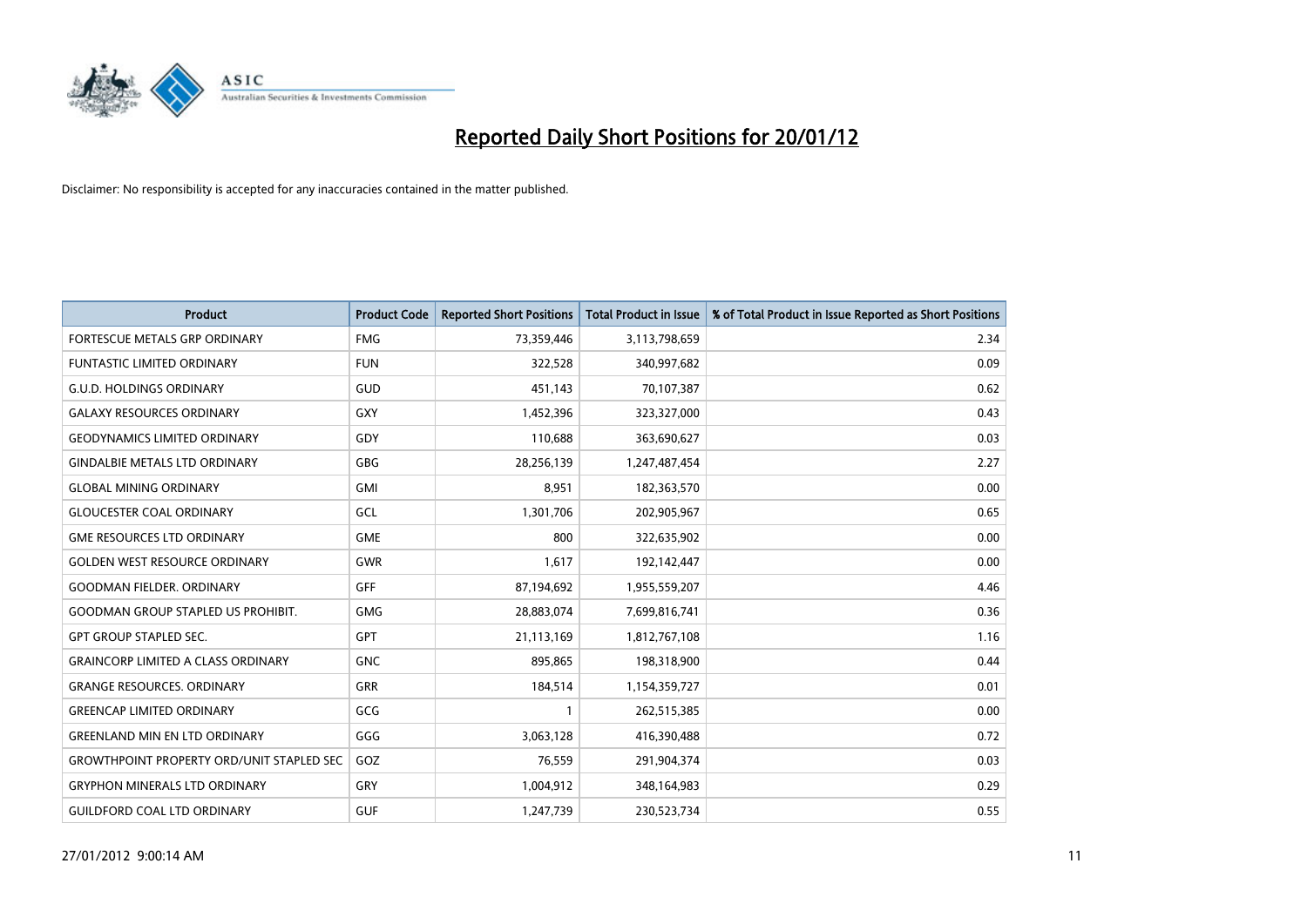

| <b>Product</b>                        | <b>Product Code</b> | <b>Reported Short Positions</b> | <b>Total Product in Issue</b> | % of Total Product in Issue Reported as Short Positions |
|---------------------------------------|---------------------|---------------------------------|-------------------------------|---------------------------------------------------------|
| <b>GUINNESS PEAT GROUP. CDI 1:1</b>   | <b>GPG</b>          | 54                              | 282,039,580                   | 0.00                                                    |
| <b>GUNNS LIMITED ORDINARY</b>         | <b>GNS</b>          | 42,508,164                      | 848,401,559                   | 4.99                                                    |
| <b>GWA GROUP LTD ORDINARY</b>         | <b>GWA</b>          | 11,501,440                      | 301,525,014                   | 3.82                                                    |
| HARVEY NORMAN ORDINARY                | <b>HVN</b>          | 64,679,853                      | 1,062,316,784                 | 6.10                                                    |
| HASTIE GROUP LIMITED ORDINARY         | <b>HST</b>          | 192,667                         | 137,353,504                   | 0.13                                                    |
| HASTINGS DIVERSIFIED STAPLED SECURITY | <b>HDF</b>          | 1,853,181                       | 530,001,072                   | 0.35                                                    |
| <b>HAVILAH RESOURCES NL ORDINARY</b>  | <b>HAV</b>          | 60.877                          | 101,311,223                   | 0.06                                                    |
| HEARTWARE INT INC CDI 35:1            | <b>HIN</b>          | 272,008                         | 43,772,855                    | 0.62                                                    |
| <b>HENDERSON GROUP CDI 1:1</b>        | <b>HGG</b>          | 9,524,824                       | 666,703,844                   | 1.42                                                    |
| HFA HOLDINGS LIMITED ORDINARY         | <b>HFA</b>          | 16,273                          | 117,332,831                   | 0.01                                                    |
| HIGHLANDS PACIFIC ORDINARY            | <b>HIG</b>          | 2,459,484                       | 686,082,148                   | 0.36                                                    |
| HILLGROVE RES LTD ORDINARY            | <b>HGO</b>          | 5,780,807                       | 793,698,575                   | 0.72                                                    |
| HILLS HOLDINGS LTD ORDINARY           | <b>HIL</b>          | 3,594,999                       | 246,349,244                   | 1.46                                                    |
| HORIZON OIL LIMITED ORDINARY          | <b>HZN</b>          | 22,107,491                      | 1,130,811,515                 | 1.95                                                    |
| HUNNU COAL LIMITED ORDINARY           | <b>HUN</b>          | 4,613                           | 218,565,002                   | 0.00                                                    |
| <b>ICON ENERGY LIMITED ORDINARY</b>   | <b>ICN</b>          | 4,130                           | 469,301,394                   | 0.00                                                    |
| <b>IINET LIMITED ORDINARY</b>         | <b>IIN</b>          | 108,814                         | 148,896,183                   | 0.07                                                    |
| ILUKA RESOURCES ORDINARY              | ILU                 | 17,234,729                      | 418,700,517                   | 4.11                                                    |
| <b>IMDEX LIMITED ORDINARY</b>         | <b>IMD</b>          | 919,929                         | 205,055,435                   | 0.44                                                    |
| IMF (AUSTRALIA) LTD ORDINARY          | <b>IMF</b>          | 329,821                         | 123,828,193                   | 0.26                                                    |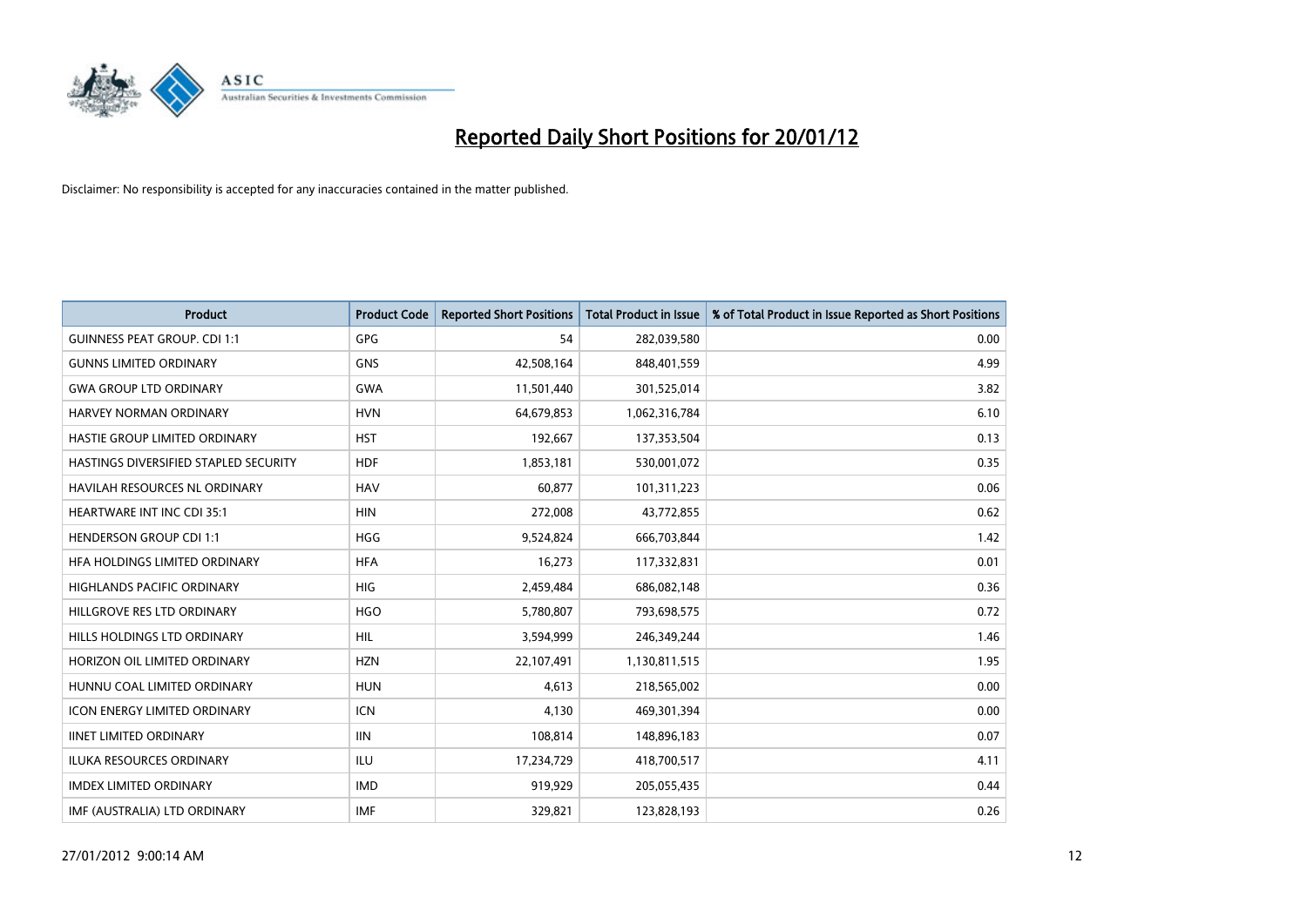

| <b>Product</b>                                | <b>Product Code</b> | <b>Reported Short Positions</b> | <b>Total Product in Issue</b> | % of Total Product in Issue Reported as Short Positions |
|-----------------------------------------------|---------------------|---------------------------------|-------------------------------|---------------------------------------------------------|
| <b>IMX RESOURCES LTD ORDINARY</b>             | <b>IXR</b>          | 20,000                          | 262,612,803                   | 0.01                                                    |
| <b>INCITEC PIVOT ORDINARY</b>                 | IPL                 | 4,106,902                       | 1,628,730,107                 | 0.25                                                    |
| <b>INDEPENDENCE GROUP ORDINARY</b>            | <b>IGO</b>          | 5,736,545                       | 232,525,035                   | 2.47                                                    |
| INDOPHIL RESOURCES ORDINARY                   | <b>IRN</b>          | 1,162,926                       | 1,062,104,527                 | 0.09                                                    |
| <b>INDUSTREA LIMITED ORDINARY</b>             | IDL                 | 923,820                         | 368,992,435                   | 0.25                                                    |
| <b>INFIGEN ENERGY STAPLED SECURITIES</b>      | <b>IFN</b>          | 5,502,052                       | 762,265,972                   | 0.73                                                    |
| ING RE COM GROUP STAPLED SECURITIES           | ILF                 | 3,583                           | 441,029,194                   | 0.00                                                    |
| <b>INSURANCE AUSTRALIA ORDINARY</b>           | <b>IAG</b>          | 4,503,363                       | 2,079,034,021                 | 0.20                                                    |
| INTEGRA MINING LTD, ORDINARY                  | <b>IGR</b>          | 4,893,886                       | 846,293,881                   | 0.58                                                    |
| <b>INTREPID MINES ORDINARY</b>                | <b>IAU</b>          | 3,447,387                       | 523,827,541                   | 0.67                                                    |
| <b>INVESTA OFFICE FUND STAPLED SECURITIES</b> | <b>IOF</b>          | 4,444,992                       | 2,657,463,999                 | 0.15                                                    |
| <b>INVOCARE LIMITED ORDINARY</b>              | <b>IVC</b>          | 1,533,348                       | 110,030,298                   | 1.38                                                    |
| ION LIMITED ORDINARY                          | <b>ION</b>          | 164,453                         | 256,365,105                   | 0.06                                                    |
| <b>IOOF HOLDINGS LTD ORDINARY</b>             | IFL                 | 875,989                         | 229,794,395                   | 0.39                                                    |
| <b>IRESS MARKET TECH. ORDINARY</b>            | <b>IRE</b>          | 1,341,887                       | 127,036,010                   | 1.05                                                    |
| <b>IRON ORE HOLDINGS ORDINARY</b>             | <b>IOH</b>          | 14,525                          | 166,087,005                   | 0.01                                                    |
| ISHARES MSCI AUS 200 ISHARES MSCI AUS 200     | IOZ                 | 74,090                          | 2,927,373                     | 2.53                                                    |
| ISHARES S&P HIGH DIV ISHARES S&P HIGH DIV     | <b>IHD</b>          | 99,554                          | 2,503,027                     | 3.98                                                    |
| ISHARES SMALL ORDS ISHARES SMALL ORDS         | <b>ISO</b>          | 931,556                         | 5,403,165                     | 17.24                                                   |
| <b>IVANHOE AUSTRALIA ORDINARY</b>             | <b>IVA</b>          | 2,016,341                       | 552,385,295                   | 0.35                                                    |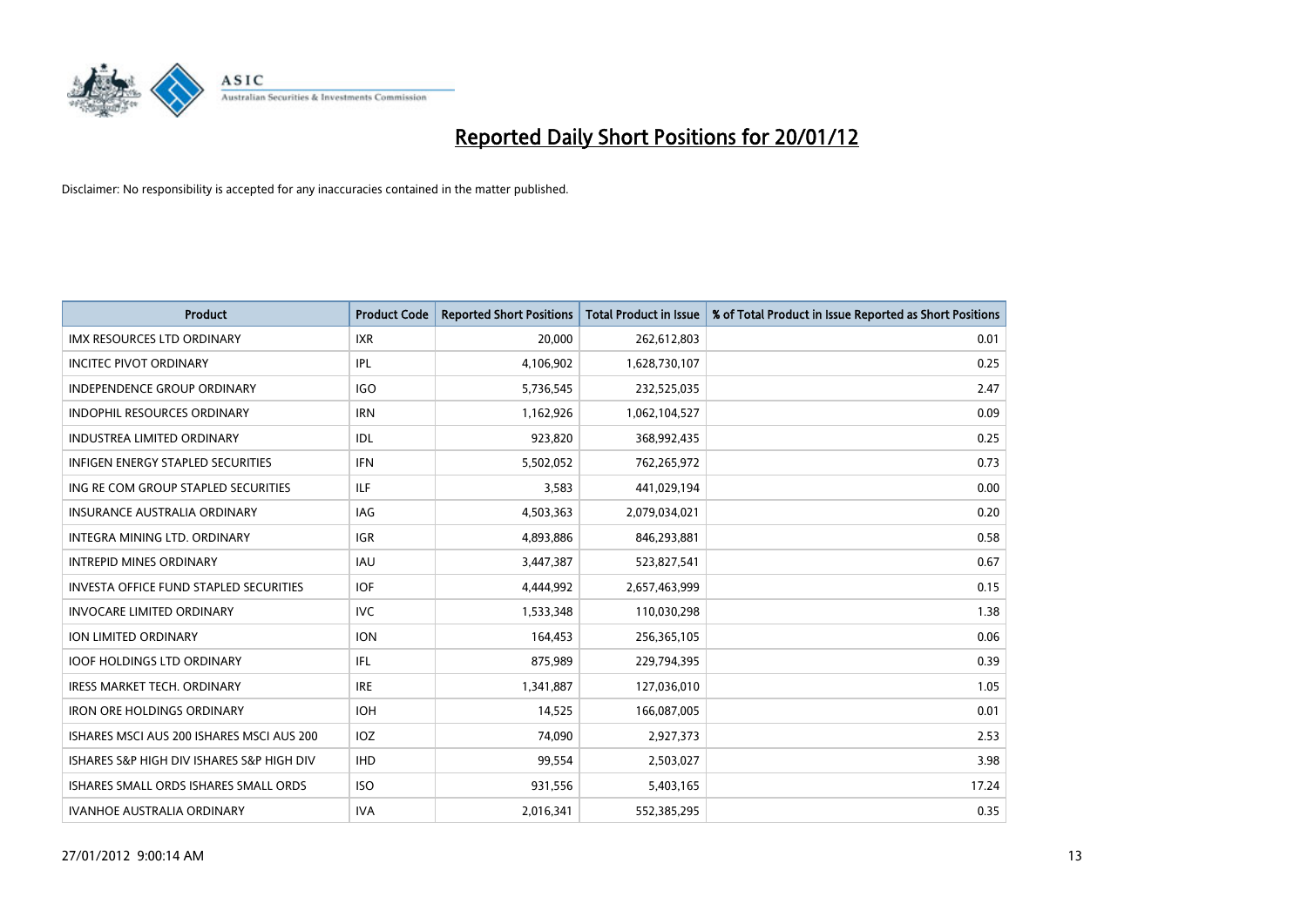

| <b>Product</b>                           | <b>Product Code</b> | <b>Reported Short Positions</b> | <b>Total Product in Issue</b> | % of Total Product in Issue Reported as Short Positions |
|------------------------------------------|---------------------|---------------------------------|-------------------------------|---------------------------------------------------------|
| JAMES HARDIE INDUST CHESS DEPOSITARY INT | <b>IHX</b>          | 16,012,802                      | 435,746,077                   | 3.65                                                    |
| <b>JAMESON RESOURCES ORDINARY</b>        | <b>JAL</b>          | 1,600,000                       | 142,001,227                   | 1.13                                                    |
| <b>JB HI-FI LIMITED ORDINARY</b>         | <b>IBH</b>          | 22,092,333                      | 98,833,643                    | 22.36                                                   |
| <b>KAGARA LTD ORDINARY</b>               | KZL                 | 13,631,175                      | 798,953,117                   | 1.70                                                    |
| KAROON GAS AUSTRALIA ORDINARY            | <b>KAR</b>          | 2,850,803                       | 221,420,769                   | 1.29                                                    |
| KATHMANDU HOLD LTD ORDINARY              | <b>KMD</b>          | 1,269,980                       | 200,000,000                   | 0.63                                                    |
| <b>KBL MINING LIMITED ORDINARY</b>       | <b>KBL</b>          | 1,820                           | 168,032,869                   | 0.00                                                    |
| <b>KEYBRIDGE CAPITAL ORDINARY</b>        | <b>KBC</b>          | 6,000                           | 172,070,564                   | 0.00                                                    |
| KINGSGATE CONSOLID. ORDINARY             | <b>KCN</b>          | 3,625,265                       | 140,872,908                   | 2.57                                                    |
| KINGSROSE MINING LTD ORDINARY            | <b>KRM</b>          | 256,573                         | 271,985,968                   | 0.08                                                    |
| LEIGHTON HOLDINGS ORDINARY               | LEI                 | 6,515,723                       | 337,087,596                   | 1.92                                                    |
| LEND LEASE GROUP UNIT/ORD STAPLED        | LLC                 | 1,893,477                       | 571,804,090                   | 0.30                                                    |
| LINC ENERGY LTD ORDINARY                 | <b>LNC</b>          | 14, 167, 687                    | 504,487,631                   | 2.80                                                    |
| LYNAS CORPORATION ORDINARY               | <b>LYC</b>          | 122,094,379                     | 1,713,846,913                 | 7.13                                                    |
| M2 TELECOMMUNICATION ORDINARY            | <b>MTU</b>          | 309,788                         | 124,493,385                   | 0.24                                                    |
| MACMAHON HOLDINGS ORDINARY               | MAH                 | 2,620,583                       | 738,631,705                   | 0.36                                                    |
| MACO ATLAS ROADS GRP ORDINARY STAPLED    | <b>MQA</b>          | 12,435,724                      | 464,279,594                   | 2.67                                                    |
| MACQUARIE GROUP LTD ORDINARY             | MQG                 | 8,212,651                       | 348,580,949                   | 2.35                                                    |
| MARENGO MINING ORDINARY                  | <b>MGO</b>          | 39,850                          | 1,002,399,863                 | 0.00                                                    |
| <b>MATRIX C &amp; E LTD ORDINARY</b>     | <b>MCE</b>          | 547,136                         | 77,081,507                    | 0.69                                                    |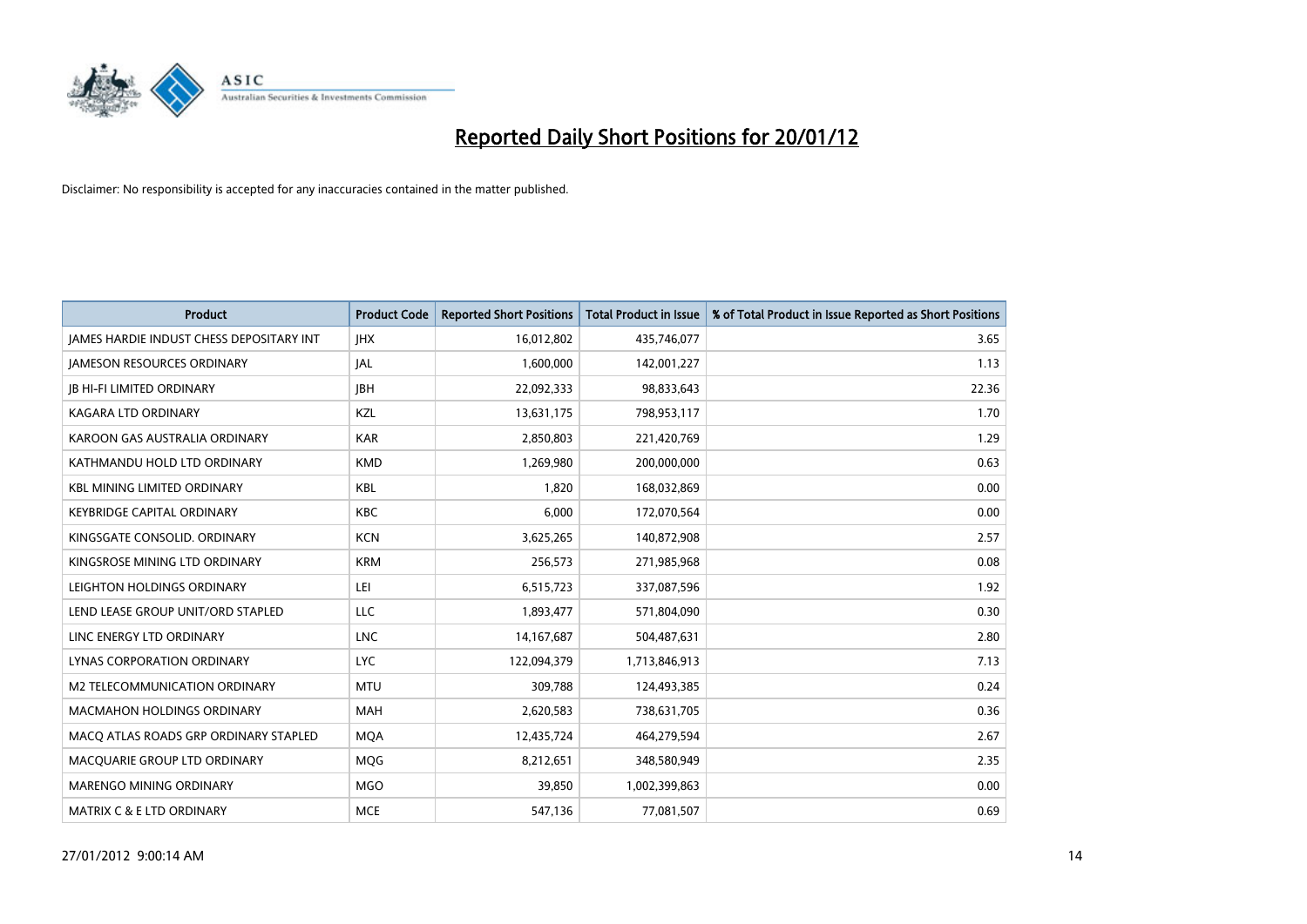

| <b>Product</b>                  | <b>Product Code</b> | <b>Reported Short Positions</b> | <b>Total Product in Issue</b> | % of Total Product in Issue Reported as Short Positions |
|---------------------------------|---------------------|---------------------------------|-------------------------------|---------------------------------------------------------|
| MCMILLAN SHAKESPEARE ORDINARY   | <b>MMS</b>          | 94,351                          | 70,639,319                    | 0.13                                                    |
| MCPHERSON'S LTD ORDINARY        | <b>MCP</b>          | 15,360                          | 72,401,758                    | 0.02                                                    |
| MEDUSA MINING LTD ORDINARY      | <b>MML</b>          | 1,194,196                       | 188,903,911                   | 0.64                                                    |
| MELBOURNE IT LIMITED ORDINARY   | <b>MLB</b>          | 136,142                         | 81,352,178                    | 0.17                                                    |
| MEO AUSTRALIA LTD ORDINARY      | <b>MEO</b>          | 11,381,621                      | 539,913,260                   | 2.11                                                    |
| <b>MERMAID MARINE ORDINARY</b>  | <b>MRM</b>          | 295,622                         | 217,833,136                   | 0.14                                                    |
| MESOBLAST LIMITED ORDINARY      | <b>MSB</b>          | 8,816,028                       | 282,288,361                   | 3.15                                                    |
| METALS X LIMITED ORDINARY       | <b>MLX</b>          | 587,380                         | 1,324,600,410                 | 0.05                                                    |
| METCASH LIMITED ORDINARY        | <b>MTS</b>          | 28,757,683                      | 771,345,864                   | 3.68                                                    |
| METGASCO LIMITED ORDINARY       | <b>MEL</b>          | 333,298                         | 338,592,672                   | 0.10                                                    |
| METMINCO LIMITED ORDINARY       | <b>MNC</b>          | 5,695,049                       | 1,749,541,573                 | 0.32                                                    |
| MHM METALS LIMITED ORDINARY     | <b>MHM</b>          | 13,100                          | 103,790,343                   | 0.01                                                    |
| MICLYN EXP OFFSHR ORDINARY      | <b>MIO</b>          | 19,297                          | 278,515,705                   | 0.01                                                    |
| MINCOR RESOURCES NL ORDINARY    | <b>MCR</b>          | 1,034,010                       | 195,818,871                   | 0.52                                                    |
| MINEMAKERS LIMITED ORDINARY     | <b>MAK</b>          | 34,112                          | 228,236,727                   | 0.01                                                    |
| MINERAL DEPOSITS ORDINARY       | <b>MDL</b>          | 131,320                         | 83,538,786                    | 0.17                                                    |
| MINERAL RESOURCES. ORDINARY     | <b>MIN</b>          | 875,982                         | 184,698,489                   | 0.47                                                    |
| MIRABELA NICKEL LTD ORDINARY    | <b>MBN</b>          | 12,153,291                      | 491,781,237                   | 2.44                                                    |
| MIRVAC GROUP STAPLED SECURITIES | <b>MGR</b>          | 22,178,668                      | 3,416,996,915                 | 0.61                                                    |
| MOLOPO ENERGY LTD ORDINARY      | <b>MPO</b>          | 873,775                         | 245,579,810                   | 0.35                                                    |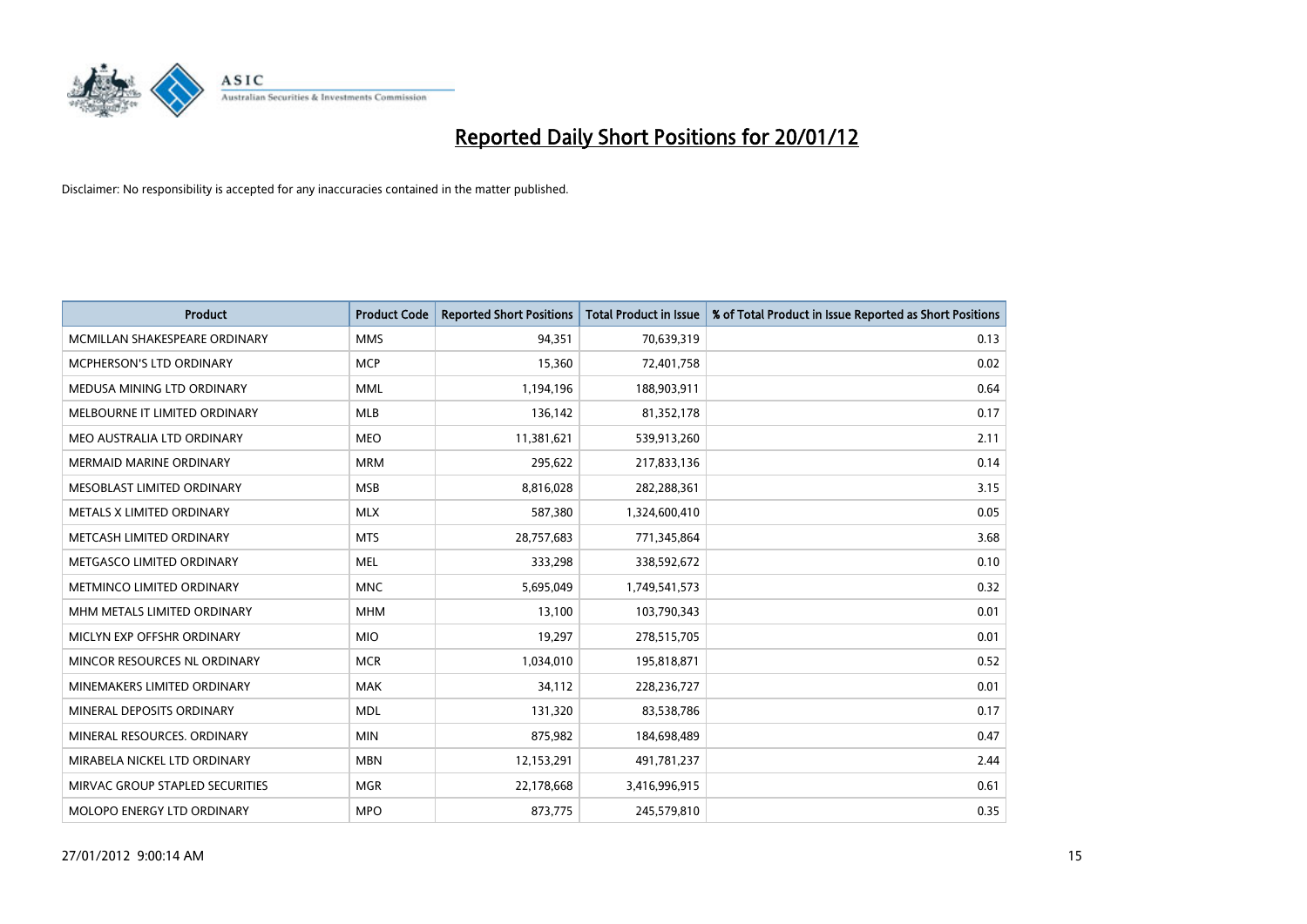

| <b>Product</b>                | <b>Product Code</b> | <b>Reported Short Positions</b> | <b>Total Product in Issue</b> | % of Total Product in Issue Reported as Short Positions |
|-------------------------------|---------------------|---------------------------------|-------------------------------|---------------------------------------------------------|
| MOLY MINES LIMITED ORDINARY   | <b>MOL</b>          | 81,209                          | 384,893,989                   | 0.02                                                    |
| MONADELPHOUS GROUP ORDINARY   | <b>MND</b>          | 1,529,162                       | 88,674,327                    | 1.72                                                    |
| MORTGAGE CHOICE LTD ORDINARY  | <b>MOC</b>          | 2,077,096                       | 119,948,255                   | 1.73                                                    |
| MOUNT GIBSON IRON ORDINARY    | <b>MGX</b>          | 4,021,590                       | 1,082,570,693                 | 0.38                                                    |
| MSF SUGAR LIMITED ORDINARY    | <b>MSF</b>          | 14,542                          | 69,248,422                    | 0.02                                                    |
| MULTIPLEX SITES SITES         | <b>MXUPA</b>        | 22                              | 4,500,000                     | 0.00                                                    |
| MURCHISON METALS LTD ORDINARY | <b>MMX</b>          | 5,612,498                       | 442,771,024                   | 1.26                                                    |
| MYER HOLDINGS LTD ORDINARY    | <b>MYR</b>          | 75,725,334                      | 583,384,551                   | 12.93                                                   |
| MYSTATE LIMITED ORDINARY      | <b>MYS</b>          | 3,638                           | 86,963,862                    | 0.00                                                    |
| NATIONAL AUST, BANK ORDINARY  | <b>NAB</b>          | 14,089,691                      | 2,238,481,005                 | 0.58                                                    |
| NATURAL FUEL LIMITED ORDINARY | <b>NFL</b>          | 1                               | 1,121,912                     | 0.00                                                    |
| NAVIGATOR RESOURCES ORDINARY  | <b>NAV</b>          | 500                             | 2,222,216,576                 | 0.00                                                    |
| NAVITAS LIMITED ORDINARY      | <b>NVT</b>          | 4,192,576                       | 375,318,628                   | 1.10                                                    |
| NEPTUNE MARINE ORDINARY       | <b>NMS</b>          | 168,256                         | 1,748,545,632                 | 0.01                                                    |
| NEW HOPE CORPORATION ORDINARY | <b>NHC</b>          | 1,695                           | 830,411,534                   | 0.00                                                    |
| NEWCREST MINING ORDINARY      | <b>NCM</b>          | 1,629,375                       | 765,849,811                   | 0.20                                                    |
| NEWS CORP A NON-VOTING CDI    | <b>NWSLV</b>        | 3,055,404                       | 1,682,245,446                 | 0.18                                                    |
| NEWS CORP B VOTING CDI        | <b>NWS</b>          | 3,239,328                       | 798,520,953                   | 0.41                                                    |
| NEXBIS LIMITED ORDINARY       | <b>NBS</b>          | 63,733                          | 798,356,704                   | 0.01                                                    |
| NEXTDC LIMITED ORDINARY       | <b>NXT</b>          | 2,034                           | 123,533,558                   | 0.00                                                    |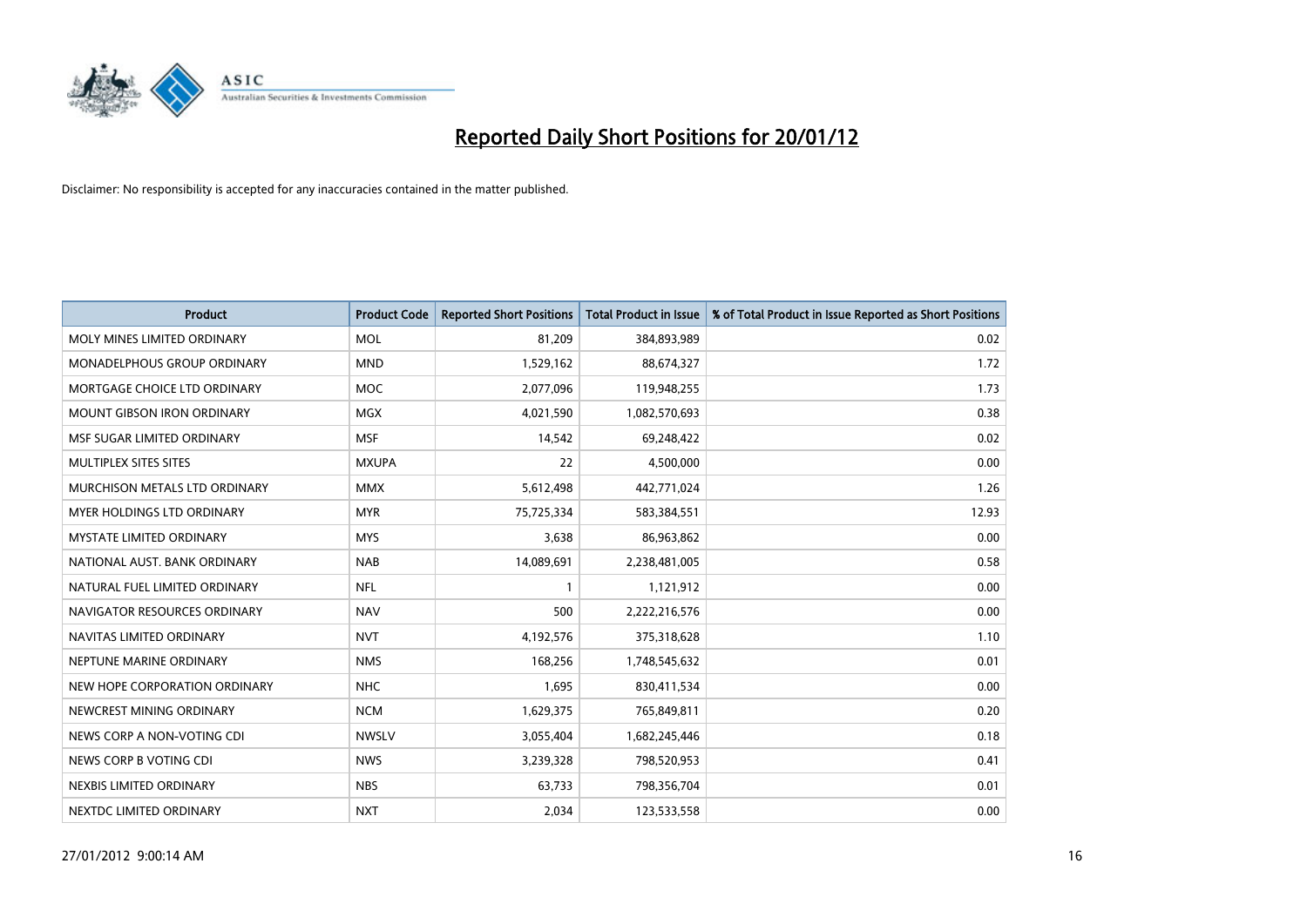

| <b>Product</b>                        | <b>Product Code</b> | <b>Reported Short Positions</b> | <b>Total Product in Issue</b> | % of Total Product in Issue Reported as Short Positions |
|---------------------------------------|---------------------|---------------------------------|-------------------------------|---------------------------------------------------------|
| NEXUS ENERGY LIMITED ORDINARY         | <b>NXS</b>          | 5,842,950                       | 1,326,821,159                 | 0.43                                                    |
| NIB HOLDINGS LIMITED ORDINARY         | <b>NHF</b>          | 121,252                         | 466,733,110                   | 0.02                                                    |
| NIDO PETROLEUM ORDINARY               | <b>NDO</b>          | 105,293                         | 1,389,163,151                 | 0.01                                                    |
| NOBLE MINERAL RES ORDINARY            | <b>NMG</b>          | 1,136,606                       | 523,312,570                   | 0.21                                                    |
| NORTHERN IRON LTD ORDINARY            | <b>NFE</b>          | 573,375                         | 369,980,113                   | 0.15                                                    |
| NORTHERN STAR ORDINARY                | <b>NST</b>          | 870                             | 351,990,153                   | 0.00                                                    |
| NRW HOLDINGS LIMITED ORDINARY         | <b>NWH</b>          | 976,180                         | 278,888,011                   | 0.35                                                    |
| NUCOAL RESOURCES LTD ORDINARY         | <b>NCR</b>          | 12,697                          | 441,150,707                   | 0.00                                                    |
| NUFARM LIMITED ORDINARY               | <b>NUF</b>          | 3,929,870                       | 262,018,057                   | 1.50                                                    |
| <b>OAKTON LIMITED ORDINARY</b>        | <b>OKN</b>          | 602,275                         | 93,800,235                    | 0.64                                                    |
| OCEANAGOLD CORP. CHESS DEPOSITARY INT | <b>OGC</b>          | 795,099                         | 262,656,605                   | 0.30                                                    |
| OCEANIA CAPITAL LTD ORDINARY          | <b>OCP</b>          | 2,500                           | 91,921,295                    | 0.00                                                    |
| OIL SEARCH LTD ORDINARY               | OSH                 | 7,673,300                       | 1,325,155,171                 | 0.55                                                    |
| OM HOLDINGS LIMITED ORDINARY          | OMH                 | 5,723,916                       | 504,105,150                   | 1.13                                                    |
| <b>ONESTEEL LIMITED ORDINARY</b>      | OST                 | 66,028,217                      | 1,342,393,583                 | 4.93                                                    |
| ORICA LIMITED ORDINARY                | ORI                 | 3,615,061                       | 365,007,037                   | 0.97                                                    |
| ORIGIN ENERGY ORDINARY                | ORG                 | 2,427,725                       | 1,086,168,298                 | 0.23                                                    |
| OROCOBRE LIMITED ORDINARY             | <b>ORE</b>          | 74,774                          | 103,195,029                   | 0.08                                                    |
| OROTONGROUP LIMITED ORDINARY          | ORL                 | 73,145                          | 40,880,902                    | 0.18                                                    |
| OTTO ENERGY LIMITED ORDINARY          | <b>OEL</b>          | 109,204                         | 1,138,290,071                 | 0.01                                                    |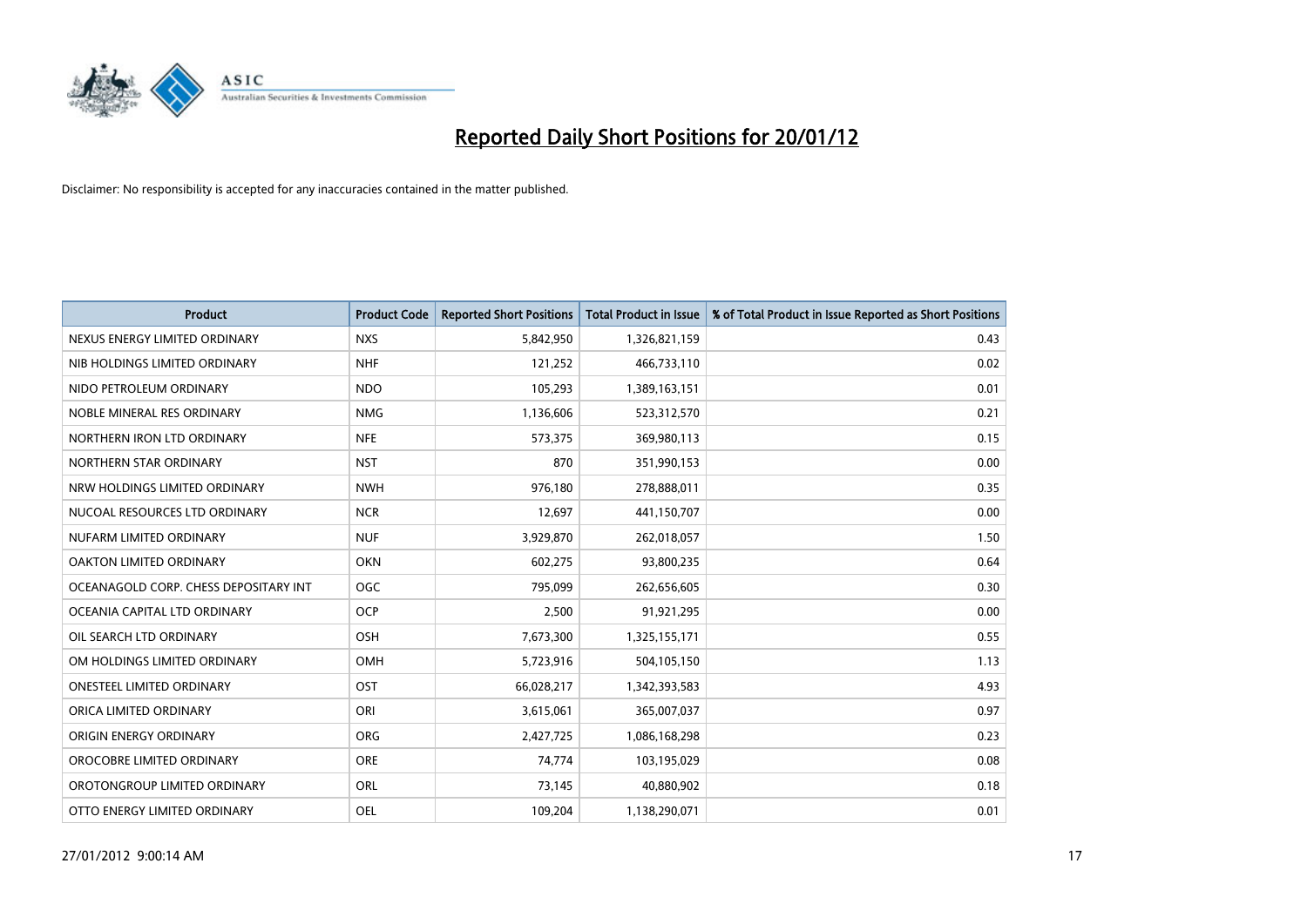

| <b>Product</b>                      | <b>Product Code</b> | <b>Reported Short Positions</b> | <b>Total Product in Issue</b> | % of Total Product in Issue Reported as Short Positions |
|-------------------------------------|---------------------|---------------------------------|-------------------------------|---------------------------------------------------------|
| OZ MINERALS ORDINARY                | OZL                 | 9,285,082                       | 314,821,850                   | 2.93                                                    |
| PACIFIC BRANDS ORDINARY             | <b>PBG</b>          | 6,921,894                       | 912,915,695                   | 0.76                                                    |
| PALADIN ENERGY LTD ORDINARY         | <b>PDN</b>          | 20,352,022                      | 835,484,064                   | 2.43                                                    |
| PANAUST LIMITED ORDINARY            | <b>PNA</b>          | 13,002,812                      | 596,339,292                   | 2.17                                                    |
| PANORAMIC RESOURCES ORDINARY        | PAN                 | 582,286                         | 207,050,710                   | 0.27                                                    |
| PAPERLINX LIMITED ORDINARY          | <b>PPX</b>          | 1,309,659                       | 609,280,761                   | 0.21                                                    |
| PAPILLON RES LTD ORDINARY           | <b>PIR</b>          | 197,737                         | 215,133,794                   | 0.09                                                    |
| PATTIES FOODS LTD ORDINARY          | PFL                 | $\mathbf{1}$                    | 138,989,223                   | 0.00                                                    |
| PEET LIMITED ORDINARY               | <b>PPC</b>          | 20,850                          | 320,170,604                   | 0.01                                                    |
| PENINSULA ENERGY LTD ORDINARY       | <b>PEN</b>          | 5,000                           | 2,136,025,262                 | 0.00                                                    |
| PERILYA LIMITED ORDINARY            | <b>PEM</b>          | 2,334                           | 769,316,426                   | 0.00                                                    |
| PERPETUAL LIMITED ORDINARY          | PPT                 | 2,438,840                       | 41,980,678                    | 5.80                                                    |
| PERSEUS MINING LTD ORDINARY         | PRU                 | 3,501,048                       | 456,477,088                   | 0.74                                                    |
| PETSEC ENERGY ORDINARY              | <b>PSA</b>          | 223,332                         | 235,283,622                   | 0.09                                                    |
| PHARMAXIS LTD ORDINARY              | <b>PXS</b>          | 586,197                         | 305,890,989                   | 0.19                                                    |
| PHOTON GROUP LTD ORDINARY           | PGA                 | 250,510                         | 1,540,886,866                 | 0.02                                                    |
| PLATINUM ASSET ORDINARY             | <b>PTM</b>          | 6,990,662                       | 561,347,878                   | 1.22                                                    |
| PLATINUM AUSTRALIA ORDINARY         | <b>PLA</b>          | 2,770,444                       | 453,380,039                   | 0.60                                                    |
| PLATINUM AUSTRALIA RIGHTS 24-JAN-12 | PLARA               | 78,300                          | 45,338,004                    | 0.18                                                    |
| PLATINUM CAPITAL LTD ORDINARY       | <b>PMC</b>          |                                 | 165,756,878                   | 0.00                                                    |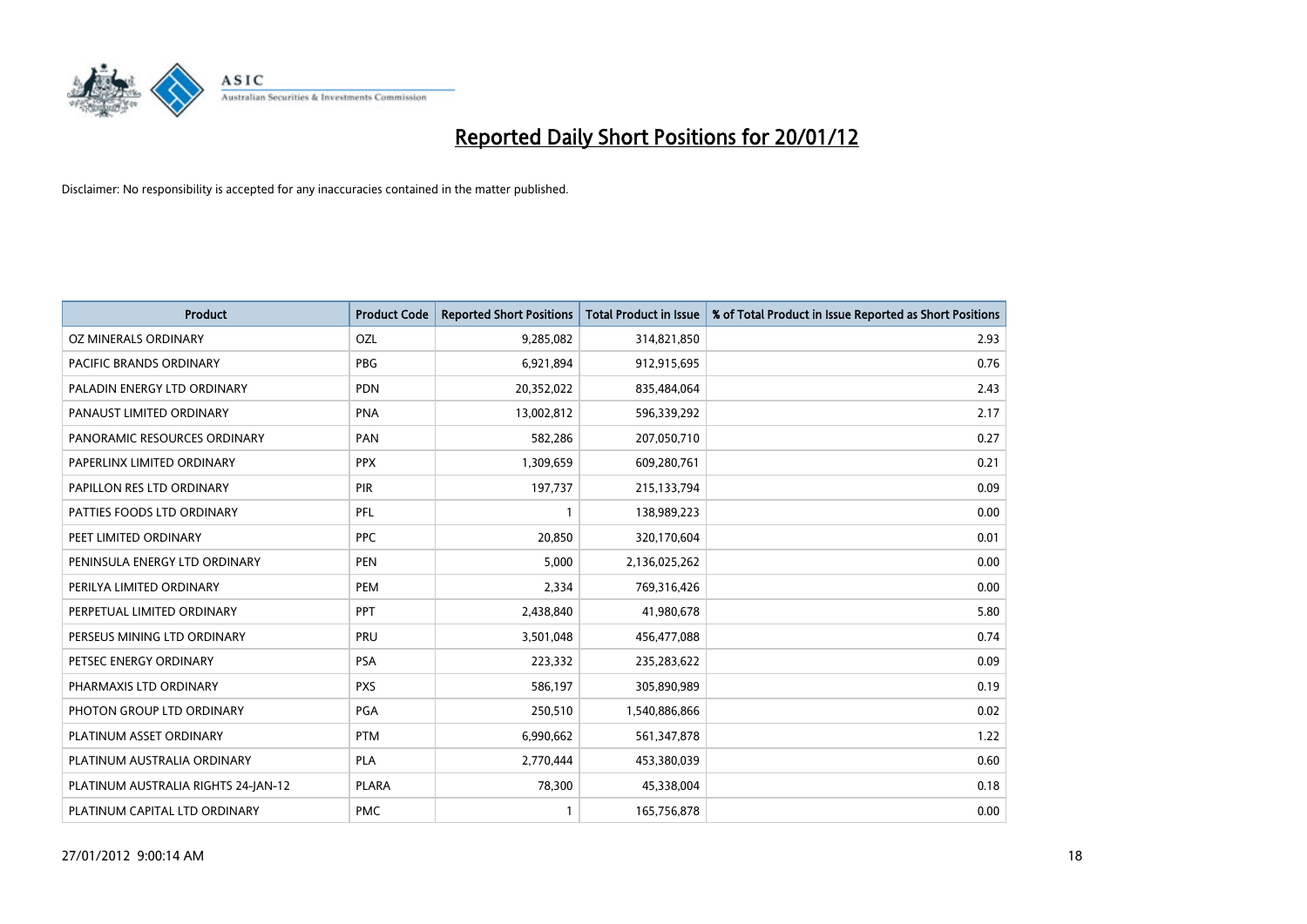

| <b>Product</b>                      | <b>Product Code</b> | <b>Reported Short Positions</b> | <b>Total Product in Issue</b> | % of Total Product in Issue Reported as Short Positions |
|-------------------------------------|---------------------|---------------------------------|-------------------------------|---------------------------------------------------------|
| <b>PMP LIMITED ORDINARY</b>         | <b>PMP</b>          | 28,855                          | 326,662,253                   | 0.01                                                    |
| PORT BOUVARD LIMITED ORDINARY       | PBD                 | 6.754                           | 593,868,295                   | 0.00                                                    |
| PREMIER INVESTMENTS ORDINARY        | <b>PMV</b>          | 821,405                         | 155,062,831                   | 0.52                                                    |
| PRIMA BIOMED LTD ORDINARY           | <b>PRR</b>          | 4,593,967                       | 1,041,704,654                 | 0.44                                                    |
| PRIMARY HEALTH CARE ORDINARY        | <b>PRY</b>          | 9,107,786                       | 500,336,679                   | 1.81                                                    |
| PRIME MEDIA GRP LTD ORDINARY        | <b>PRT</b>          | $\overline{2}$                  | 366,330,303                   | 0.00                                                    |
| PRIMEAG AUSTRALIA ORDINARY          | PAG                 | 65,060                          | 266,394,444                   | 0.03                                                    |
| PROGEN PHARMACEUTIC ORDINARY        | PGL                 | 151,596                         | 24,709,097                    | 0.61                                                    |
| PROGRAMMED ORDINARY                 | <b>PRG</b>          | 532,963                         | 118,169,908                   | 0.43                                                    |
| PSIVIDA CORP CDI 1:1                | <b>PVA</b>          | 6,878                           | 8,866,773                     | 0.08                                                    |
| <b>QANTAS AIRWAYS ORDINARY</b>      | QAN                 | 32,926,747                      | 2,265,123,620                 | 1.45                                                    |
| OBE INSURANCE GROUP ORDINARY        | <b>OBE</b>          | 14,340,085                      | 1,115,545,692                 | 1.29                                                    |
| OR NATIONAL LIMITED ORDINARY        | <b>ORN</b>          | 15,620,945                      | 2,440,000,000                 | 0.61                                                    |
| ORXPHARMA LTD ORDINARY              | QRX                 | 590,916                         | 144,278,190                   | 0.41                                                    |
| <b>QUBE LOGISTICS HLDG ORDINARY</b> | <b>QUB</b>          | 3,784,771                       | 889,404,644                   | 0.43                                                    |
| RAMELIUS RESOURCES ORDINARY         | <b>RMS</b>          | 435,728                         | 335,775,519                   | 0.14                                                    |
| RAMSAY HEALTH CARE ORDINARY         | <b>RHC</b>          | 1,738,424                       | 202,081,252                   | 0.83                                                    |
| <b>RCR TOMLINSON ORDINARY</b>       | <b>RCR</b>          | 68,067                          | 133,475,516                   | 0.05                                                    |
| <b>REA GROUP ORDINARY</b>           | <b>REA</b>          | 364,872                         | 131,714,699                   | 0.27                                                    |
| RECKON LIMITED ORDINARY             | <b>RKN</b>          | 811,500                         | 132,839,672                   | 0.61                                                    |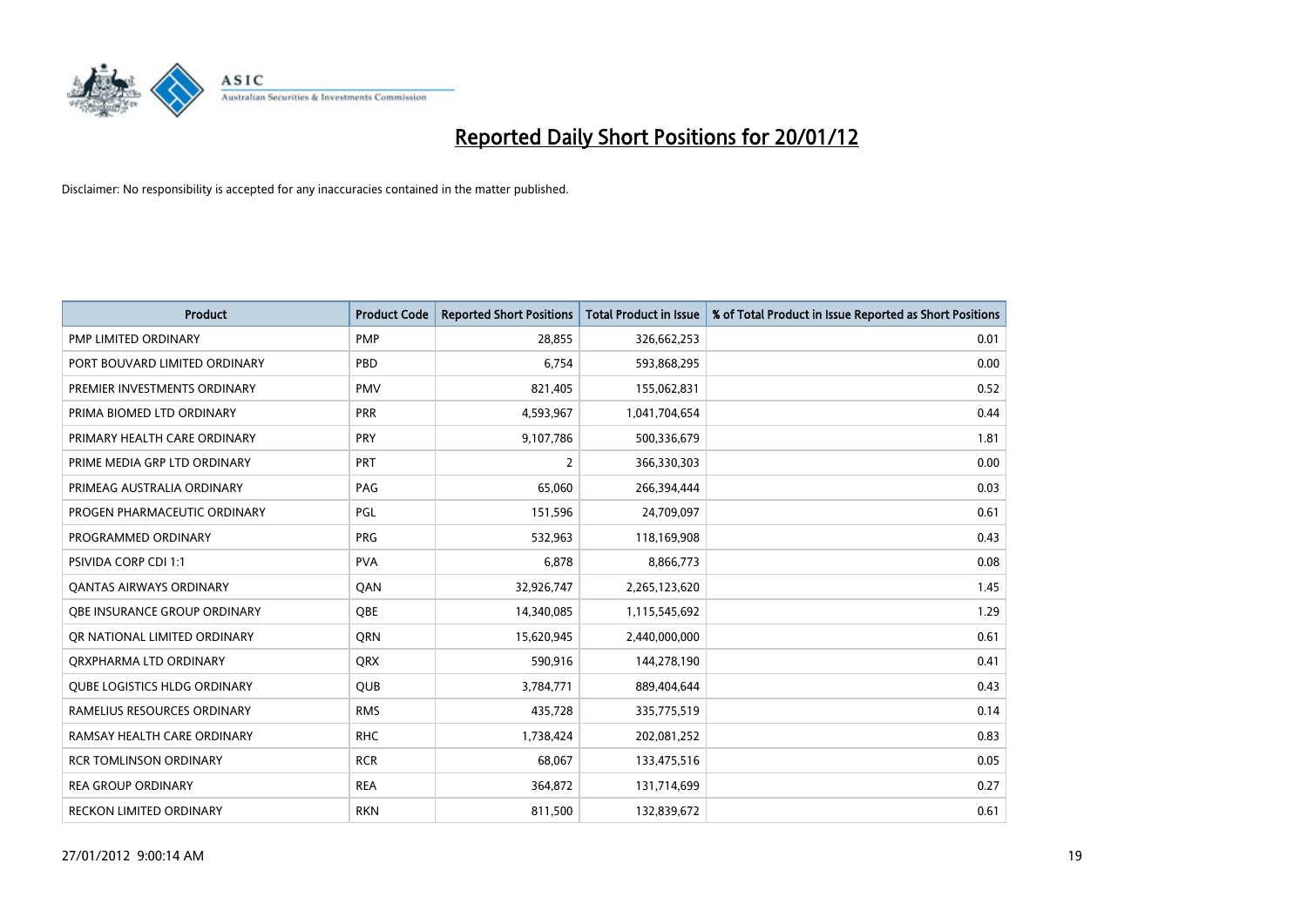

| <b>Product</b>                      | <b>Product Code</b> | <b>Reported Short Positions</b> | <b>Total Product in Issue</b> | % of Total Product in Issue Reported as Short Positions |
|-------------------------------------|---------------------|---------------------------------|-------------------------------|---------------------------------------------------------|
| RED 5 LIMITED ORDINARY              | <b>RED</b>          | 137,337                         | 128,412,536                   | 0.11                                                    |
| RED EMPEROR RESOURCE ORDINARY       | <b>RMP</b>          | 1,000,000                       | 189,651,380                   | 0.53                                                    |
| <b>RED FORK ENERGY ORDINARY</b>     | <b>RFE</b>          | 7,696                           | 310,229,853                   | 0.00                                                    |
| REDBANK ENERGY LTD ORDINARY         | <b>AEI</b>          | 19                              | 786,287                       | 0.00                                                    |
| REED RESOURCES LTD ORDINARY         | <b>RDR</b>          | 1,122,021                       | 264,742,501                   | 0.42                                                    |
| <b>REGIS RESOURCES ORDINARY</b>     | <b>RRL</b>          | 689,211                         | 438,715,630                   | 0.17                                                    |
| RESMED INC CDI 10:1                 | <b>RMD</b>          | 4,913,550                       | 1,556,242,300                 | 0.31                                                    |
| RESOLUTE MINING ORDINARY            | <b>RSG</b>          | 2,259,264                       | 621,996,535                   | 0.35                                                    |
| <b>RESOURCE GENERATION ORDINARY</b> | <b>RES</b>          | 157,911                         | 262,895,652                   | 0.06                                                    |
| <b>RETAIL FOOD GROUP ORDINARY</b>   | <b>RFG</b>          | 1,850                           | 108,229,282                   | 0.00                                                    |
| REVERSE CORP LIMITED ORDINARY       | <b>REF</b>          | 26,041                          | 92,382,175                    | 0.03                                                    |
| REX MINERALS LIMITED ORDINARY       | <b>RXM</b>          | 886,426                         | 153,635,519                   | 0.57                                                    |
| RHG LIMITED ORDINARY                | <b>RHG</b>          | 31,776                          | 308,483,177                   | 0.01                                                    |
| <b>RIALTO ENERGY ORDINARY</b>       | <b>RIA</b>          | 29,312                          | 375,006,264                   | 0.01                                                    |
| RIO TINTO LIMITED ORDINARY          | <b>RIO</b>          | 26,758,265                      | 435,758,720                   | 6.12                                                    |
| RIVERCITY MOTORWAY STAPLED          | <b>RCY</b>          | 132,000                         | 957,010,115                   | 0.01                                                    |
| ROC OIL COMPANY ORDINARY            | <b>ROC</b>          | 2,175,220                       | 682,506,352                   | 0.32                                                    |
| ROYAL WOLF HOLDINGS ORDINARY        | <b>RWH</b>          | 60,000                          | 100,387,052                   | 0.06                                                    |
| SAI GLOBAL LIMITED ORDINARY         | SAI                 | 1,655,030                       | 202,283,991                   | 0.81                                                    |
| SALMAT LIMITED ORDINARY             | <b>SLM</b>          | 483,304                         | 159,802,174                   | 0.29                                                    |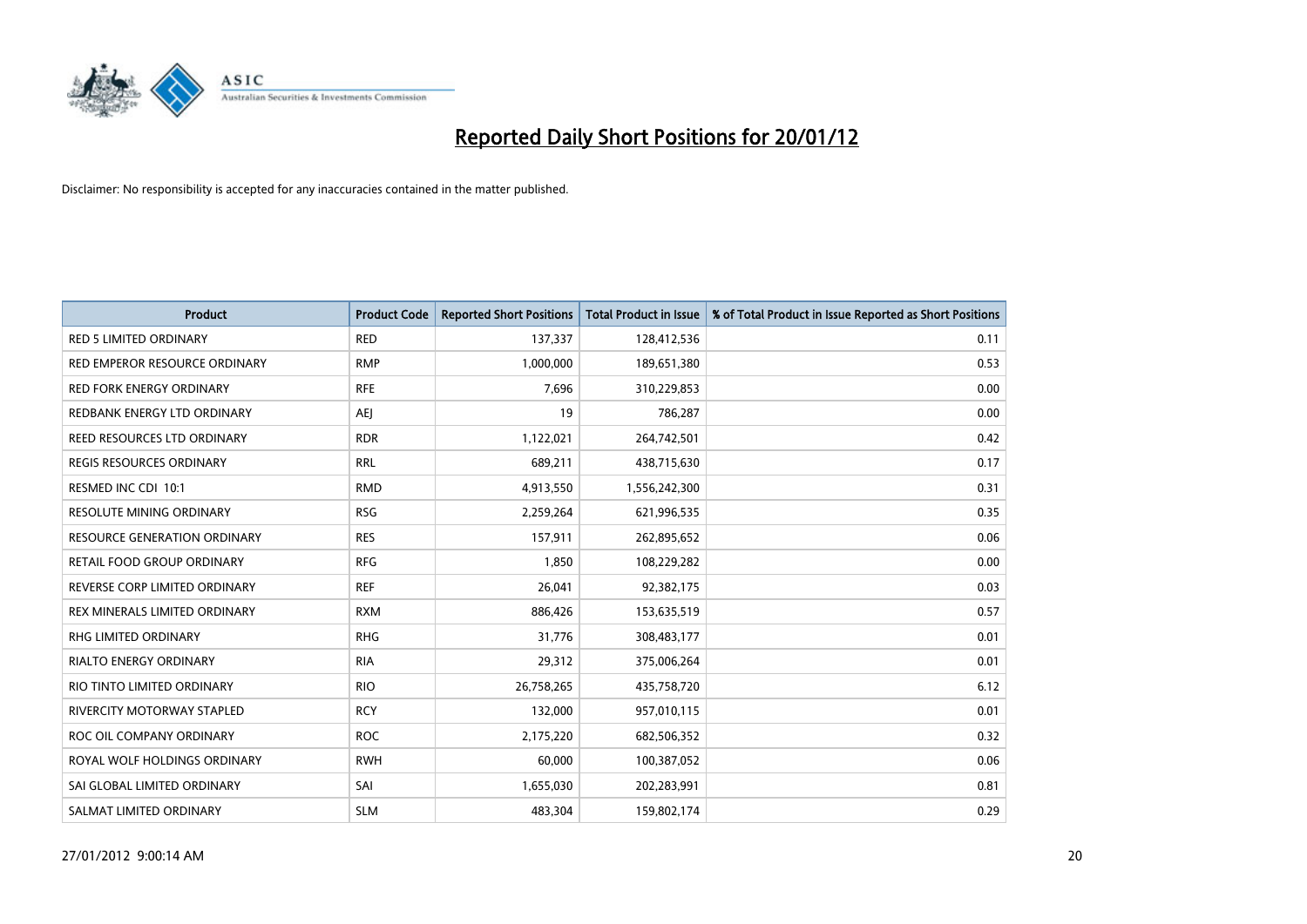

| <b>Product</b>                           | <b>Product Code</b> | <b>Reported Short Positions</b> | <b>Total Product in Issue</b> | % of Total Product in Issue Reported as Short Positions |
|------------------------------------------|---------------------|---------------------------------|-------------------------------|---------------------------------------------------------|
| SAMSON OIL & GAS LTD ORDINARY            | SSN                 | 1,806,836                       | 1,750,612,270                 | 0.09                                                    |
| SANDFIRE RESOURCES ORDINARY              | <b>SFR</b>          | 1,087,534                       | 150,972,635                   | 0.72                                                    |
| <b>SANTOS LTD ORDINARY</b>               | <b>STO</b>          | 13,453,387                      | 941,925,231                   | 1.41                                                    |
| SARACEN MINERAL ORDINARY                 | <b>SAR</b>          | 1,557,082                       | 593,993,240                   | 0.27                                                    |
| SEDGMAN LIMITED ORDINARY                 | <b>SDM</b>          | 332,232                         | 212,215,619                   | 0.15                                                    |
| SEEK LIMITED ORDINARY                    | <b>SEK</b>          | 15,906,759                      | 337,101,307                   | 4.70                                                    |
| SELECT HARVESTS ORDINARY                 | <b>SHV</b>          | 30,084                          | 56,392,664                    | 0.05                                                    |
| SENETAS CORPORATION ORDINARY             | <b>SEN</b>          | 756,999                         | 463,105,195                   | 0.16                                                    |
| SENEX ENERGY LIMITED ORDINARY            | SXY                 | 400,000                         | 921,377,416                   | 0.04                                                    |
| SERVCORP LIMITED ORDINARY                | SRV                 | 26,183                          | 98,440,807                    | 0.03                                                    |
| SERVICE STREAM ORDINARY                  | <b>SSM</b>          | 344,663                         | 283,418,867                   | 0.12                                                    |
| SEVEN GROUP HOLDINGS ORDINARY            | <b>SVW</b>          | 942,088                         | 306,410,281                   | 0.30                                                    |
| SEVEN WEST MEDIA LTD ORDINARY            | <b>SWM</b>          | 3,409,482                       | 645,719,542                   | 0.54                                                    |
| SIGMA PHARMACEUTICAL ORDINARY            | <b>SIP</b>          | 13,472,868                      | 1,178,626,572                 | 1.14                                                    |
| SILEX SYSTEMS ORDINARY                   | <b>SLX</b>          | 529,181                         | 170,133,997                   | 0.30                                                    |
| SILVER LAKE RESOURCE ORDINARY            | <b>SLR</b>          | 339,419                         | 220,264,064                   | 0.17                                                    |
| SIMS METAL MGMT LTD ORDINARY             | SGM                 | 4,311,953                       | 205,851,182                   | 2.07                                                    |
| SINGAPORE TELECOMM. CHESS DEPOSITARY INT | SGT                 | 3,609,576                       | 193,216,752                   | 1.85                                                    |
| SIRIUS RESOURCES NL ORDINARY             | <b>SIR</b>          | 82,500                          | 150,934,586                   | 0.05                                                    |
| SKILLED GROUP LTD ORDINARY               | <b>SKE</b>          | 46,508                          | 233,403,776                   | 0.01                                                    |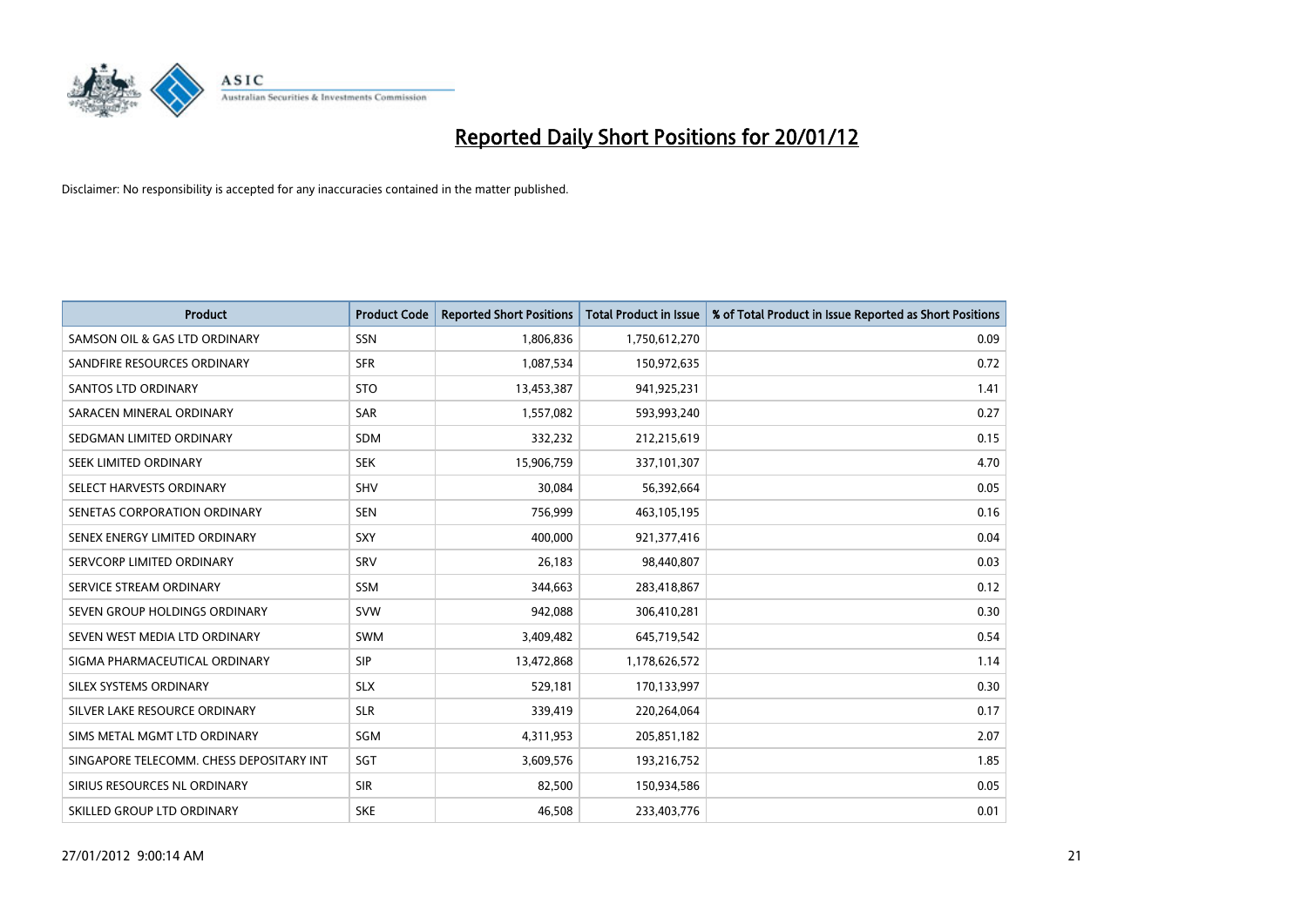

| <b>Product</b>                           | <b>Product Code</b> | <b>Reported Short Positions</b> | <b>Total Product in Issue</b> | % of Total Product in Issue Reported as Short Positions |
|------------------------------------------|---------------------|---------------------------------|-------------------------------|---------------------------------------------------------|
| SMS MANAGEMENT, ORDINARY                 | <b>SMX</b>          | 217,598                         | 68,290,180                    | 0.31                                                    |
| SONIC HEALTHCARE ORDINARY                | <b>SHL</b>          | 5,562,023                       | 389,969,875                   | 1.41                                                    |
| SOUL PATTINSON (W.H) ORDINARY            | SOL                 | 2,080                           | 239,395,320                   | 0.00                                                    |
| SOUTH BOULDER MINES ORDINARY             | <b>STB</b>          | 43.096                          | 91,585,688                    | 0.04                                                    |
| SP AUSNET STAPLED SECURITIES             | <b>SPN</b>          | 2,030,475                       | 2,896,219,682                 | 0.07                                                    |
| SPARK INFRASTRUCTURE STAPLED NOTE & UNIT | SKI                 | 19,856,548                      | 1,326,734,264                 | 1.48                                                    |
| SPDR 200 FUND ETF UNITS                  | <b>STW</b>          | 8                               | 51,538,531                    | 0.00                                                    |
| SPECIALTY FASHION ORDINARY               | <b>SFH</b>          | 1,574,251                       | 192,086,121                   | 0.82                                                    |
| SPOTLESS GROUP LTD ORDINARY              | <b>SPT</b>          | 1,219,968                       | 265,454,407                   | 0.45                                                    |
| ST BARBARA LIMITED ORDINARY              | SBM                 | 6,059,414                       | 325,615,389                   | 1.86                                                    |
| STANMORE COAL LTD ORDINARY               | <b>SMR</b>          | 245,612                         | 146,373,973                   | 0.17                                                    |
| STARPHARMA HOLDINGS ORDINARY             | <b>SPL</b>          | 1,724,809                       | 280,635,325                   | 0.60                                                    |
| STH AMERICAN COR LTD ORDINARY            | SAY                 | 9,200                           | 257,785,604                   | 0.00                                                    |
| STHN CROSS MEDIA ORDINARY                | <b>SXL</b>          | 2,630,560                       | 705,766,444                   | 0.39                                                    |
| STOCKLAND UNITS/ORD STAPLED              | SGP                 | 30,494,813                      | 2,316,449,153                 | 1.33                                                    |
| STRAITS RES LTD. ORDINARY                | <b>SRO</b>          | 494,059                         | 324,796,141                   | 0.15                                                    |
| STW COMMUNICATIONS ORDINARY              | SGN                 | 277,102                         | 362,809,851                   | 0.07                                                    |
| <b>SUNCORP GROUP LTD ORDINARY</b>        | <b>SUN</b>          | 10,610,550                      | 1,286,600,980                 | 0.83                                                    |
| SUNDANCE ENERGY ORDINARY                 | <b>SEA</b>          | 35,760                          | 277,098,474                   | 0.01                                                    |
| SUNDANCE RESOURCES ORDINARY              | SDL                 | 10,838,773                      | 2,925,183,849                 | 0.36                                                    |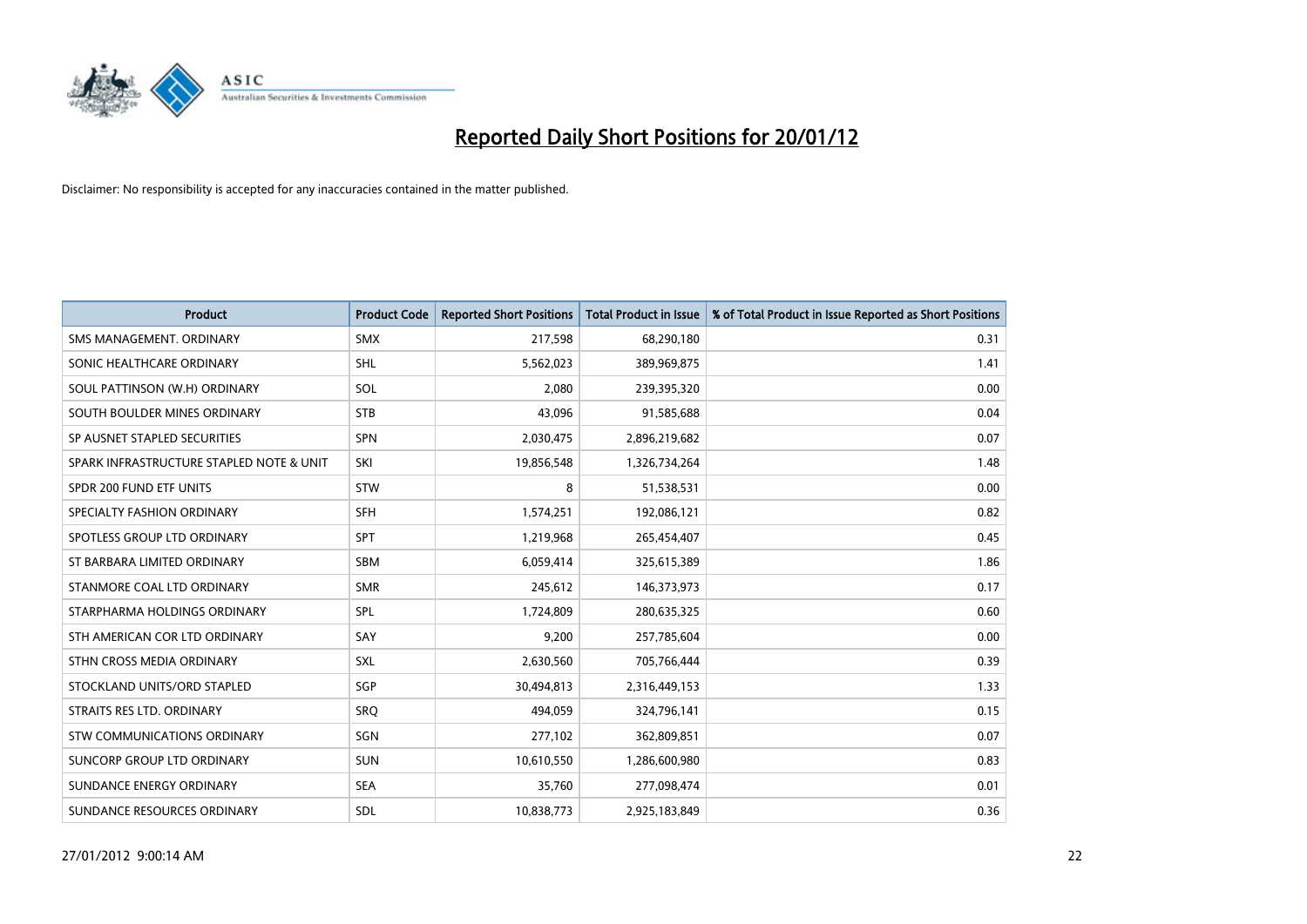

| <b>Product</b>                       | <b>Product Code</b> | <b>Reported Short Positions</b> | <b>Total Product in Issue</b> | % of Total Product in Issue Reported as Short Positions |
|--------------------------------------|---------------------|---------------------------------|-------------------------------|---------------------------------------------------------|
| SUNLAND GROUP LTD ORDINARY           | <b>SDG</b>          | 26,203                          | 201,578,526                   | 0.01                                                    |
| SUPER RET REP LTD ORDINARY           | SUL                 | 3,099,678                       | 194,754,593                   | 1.58                                                    |
| <b>SWICK MINING ORDINARY</b>         | <b>SWK</b>          | 1,548                           | 237,024,970                   | 0.00                                                    |
| SYD AIRPORT STAPLED US PROHIBIT.     | <b>SYD</b>          | 4,648,913                       | 1,861,210,782                 | 0.25                                                    |
| SYMEX HOLDINGS ORDINARY              | <b>SYM</b>          | 6,633                           | 191,593,493                   | 0.00                                                    |
| <b>TABCORP HOLDINGS LTD ORDINARY</b> | <b>TAH</b>          | 3,785,974                       | 712,805,880                   | 0.52                                                    |
| <b>TALENT2 INTERNATION ORDINARY</b>  | <b>TWO</b>          | 4,305                           | 147,403,701                   | 0.00                                                    |
| TANAMI GOLD NL ORDINARY              | <b>TAM</b>          | 191,581                         | 260,997,677                   | 0.07                                                    |
| TAP OIL LIMITED ORDINARY             | <b>TAP</b>          | 3,117,509                       | 240,995,311                   | 1.30                                                    |
| TASSAL GROUP LIMITED ORDINARY        | <b>TGR</b>          | 48,181                          | 146,304,404                   | 0.03                                                    |
| TATTS GROUP LTD ORDINARY             | <b>TTS</b>          | 11,265,463                      | 1,340,758,701                 | 0.83                                                    |
| <b>TELECOM CORPORATION ORDINARY</b>  | <b>TEL</b>          | 10,196,379                      | 1,925,409,580                 | 0.52                                                    |
| TELSTRA CORPORATION. ORDINARY        | <b>TLS</b>          | 58,079,660                      | 12,443,074,357                | 0.46                                                    |
| TEN NETWORK HOLDINGS ORDINARY        | <b>TEN</b>          | 53,466,507                      | 1,045,236,720                 | 5.12                                                    |
| TERANGA GOLD CORP CDI 1:1            | <b>TGZ</b>          | 206,664                         | 156,699,787                   | 0.12                                                    |
| TFS CORPORATION LTD ORDINARY         | <b>TFC</b>          | 84,096                          | 279,621,829                   | 0.03                                                    |
| THAKRAL HOLDINGS GRP ORDINARY/UNIT   | <b>THG</b>          | $\overline{2}$                  | 585,365,014                   | 0.00                                                    |
| THE REJECT SHOP ORDINARY             | <b>TRS</b>          | 1,611,618                       | 26,071,170                    | 6.17                                                    |
| THOR MINING PLC CHESS DEPOSITARY 1:1 | <b>THR</b>          | 2,307                           | 222,489,120                   | 0.00                                                    |
| THORN GROUP LIMITED ORDINARY         | <b>TGA</b>          | 67,842                          | 146,091,970                   | 0.04                                                    |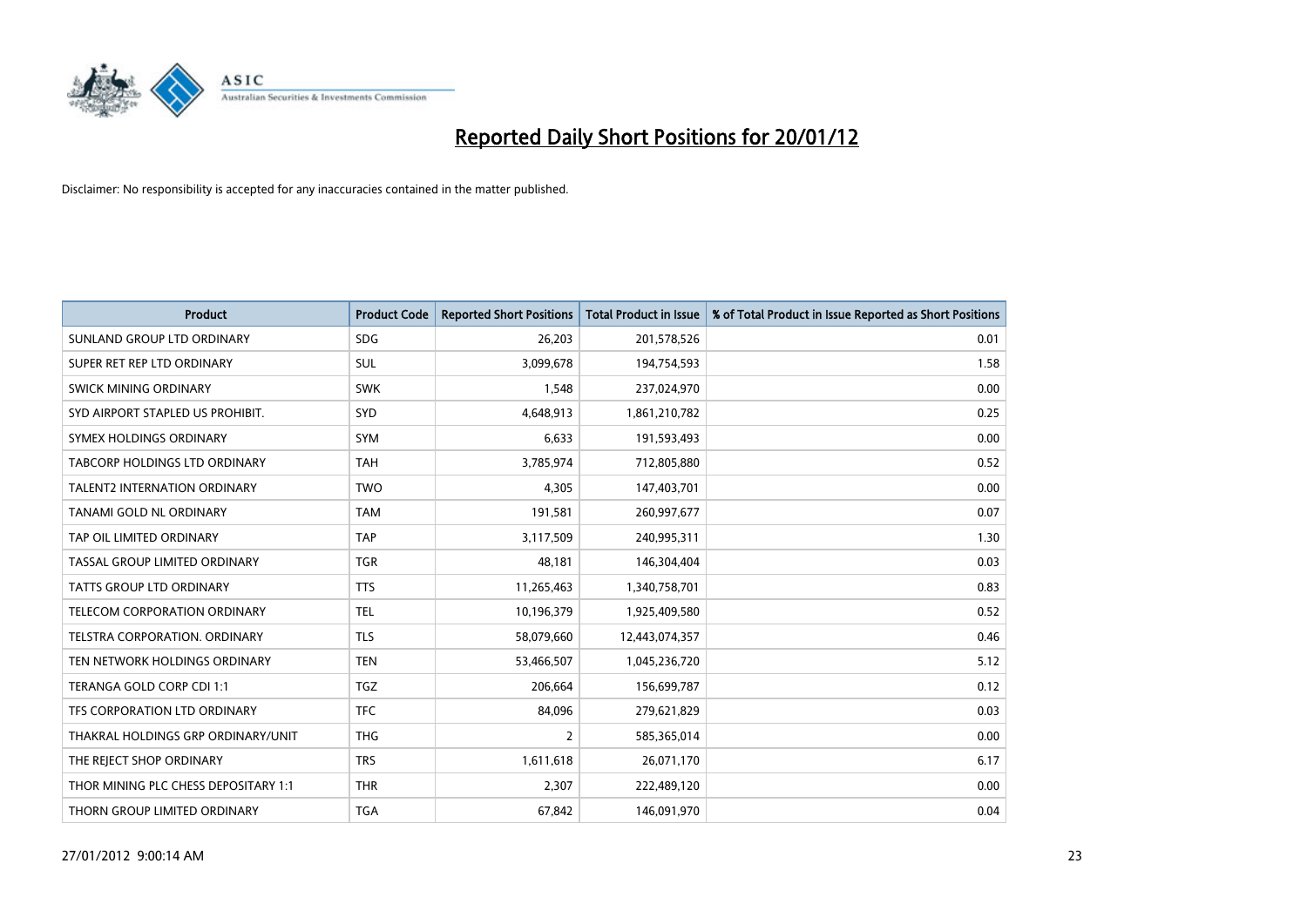

| <b>Product</b>                       | <b>Product Code</b> | <b>Reported Short Positions</b> | <b>Total Product in Issue</b> | % of Total Product in Issue Reported as Short Positions |
|--------------------------------------|---------------------|---------------------------------|-------------------------------|---------------------------------------------------------|
| <b>TIGER RESOURCES ORDINARY</b>      | <b>TGS</b>          | 1,005,060                       | 671,110,549                   | 0.13                                                    |
| TISHMAN SPEYER UNITS                 | <b>TSO</b>          | 41,524                          | 338,440,904                   | 0.01                                                    |
| TNG LIMITED ORDINARY                 | <b>TNG</b>          | 4,321                           | 284,803,062                   | 0.00                                                    |
| TOLL HOLDINGS LTD ORDINARY           | <b>TOL</b>          | 24,565,577                      | 717,133,875                   | 3.40                                                    |
| TORO ENERGY LIMITED ORDINARY         | <b>TOE</b>          | 35,404                          | 975,436,676                   | 0.00                                                    |
| <b>TOWER LIMITED ORDINARY</b>        | <b>TWR</b>          | 689,519                         | 265,176,580                   | 0.26                                                    |
| TOX FREE SOLUTIONS ORDINARY          | <b>TOX</b>          | 14,801                          | 111,130,608                   | 0.01                                                    |
| TPG TELECOM LIMITED ORDINARY         | <b>TPM</b>          | 3,190,177                       | 793,808,141                   | 0.39                                                    |
| <b>TRANSFIELD SERVICES ORDINARY</b>  | <b>TSE</b>          | 3,460,929                       | 544,587,035                   | 0.63                                                    |
| TRANSPACIFIC INDUST, ORDINARY        | <b>TPI</b>          | 6,919,248                       | 1,578,209,025                 | 0.43                                                    |
| TRANSURBAN GROUP TRIPLE STAPLED SEC. | <b>TCL</b>          | 4,533,773                       | 1,451,447,154                 | 0.30                                                    |
| TREASURY WINE ESTATE ORDINARY        | <b>TWE</b>          | 15,373,335                      | 647,227,144                   | 2.36                                                    |
| TRINITY GROUP STAPLED SECURITIES     | <b>TCO</b>          | 3,419                           | 193,235,631                   | 0.00                                                    |
| TROY RESOURCES LTD ORDINARY          | <b>TRY</b>          | 70,988                          | 88,879,149                    | 0.07                                                    |
| <b>UGL LIMITED ORDINARY</b>          | UGL                 | 4,639,445                       | 166,315,038                   | 2.77                                                    |
| UNILIFE CORPORATION CDI 6:1          | <b>UNS</b>          | 24,981                          | 266,923,818                   | 0.00                                                    |
| UXC LIMITED ORDINARY                 | <b>UXC</b>          | 1,708                           | 304,818,250                   | 0.00                                                    |
| <b>VDM GROUP LIMITED ORDINARY</b>    | <b>VMG</b>          | 11,116                          | 933,552,767                   | 0.00                                                    |
| <b>VENTNOR RES LTD ORDINARY</b>      | <b>VRX</b>          | 7,700                           | 45,334,652                    | 0.02                                                    |
| <b>VENTURE MINERALS ORDINARY</b>     | <b>VMS</b>          | 284,494                         | 231,168,592                   | 0.12                                                    |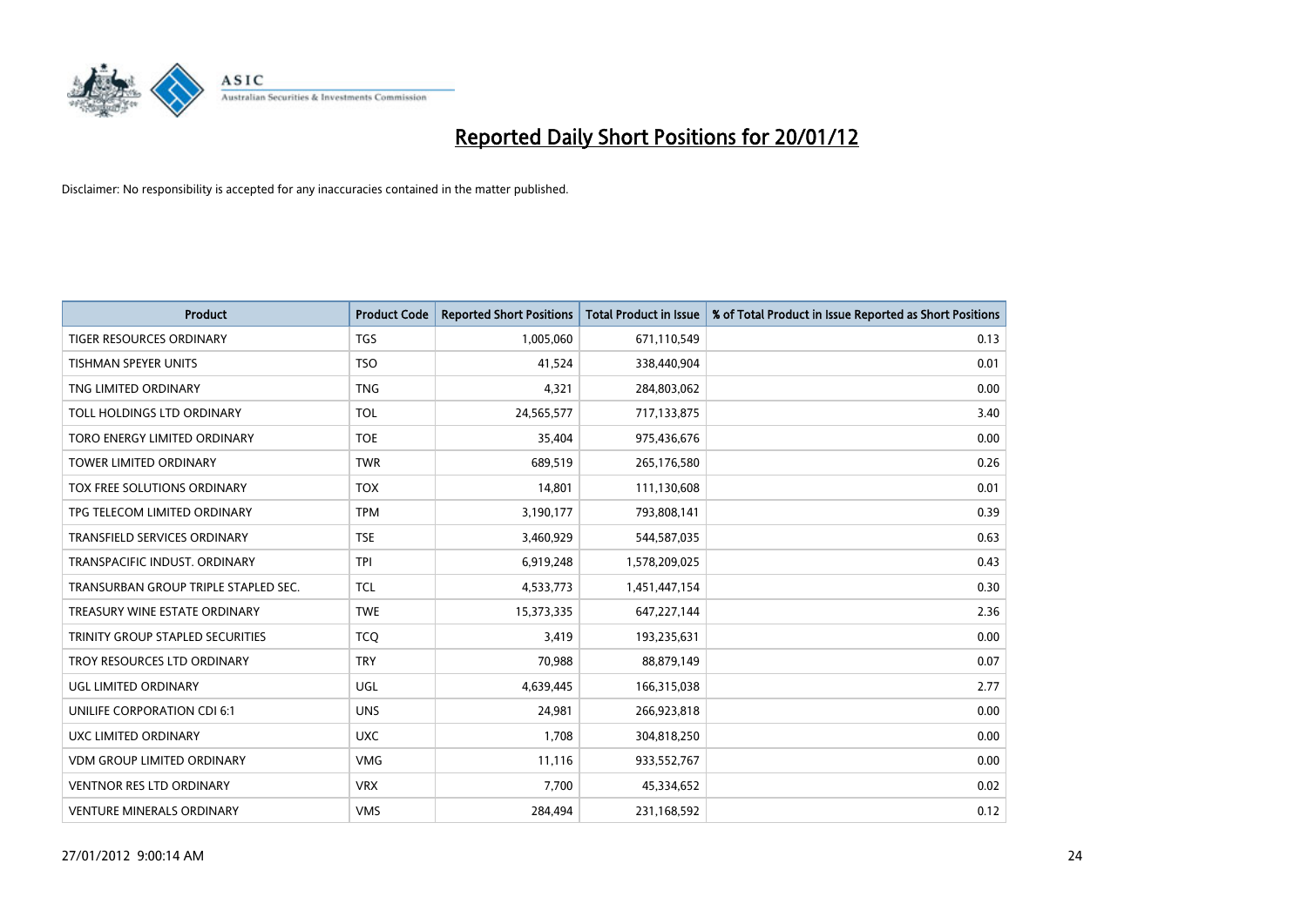

| <b>Product</b>                         | <b>Product Code</b> | <b>Reported Short Positions</b> | <b>Total Product in Issue</b> | % of Total Product in Issue Reported as Short Positions |
|----------------------------------------|---------------------|---------------------------------|-------------------------------|---------------------------------------------------------|
| <b>VIEW RESOURCES LTD ORDINARY</b>     | <b>VRE</b>          | 1,760                           | 881,953,670                   | 0.00                                                    |
| <b>VIRGIN AUS HLDG LTD ORDINARY</b>    | <b>VAH</b>          | 20,314,516                      | 2,210,197,600                 | 0.91                                                    |
| <b>VITA GROUP LTD ORDINARY</b>         | <b>VTG</b>          | 75,190                          | 142,499,800                   | 0.05                                                    |
| VITERRA INC CDI 1:1                    | <b>VTA</b>          | 3,828                           | 68,629,939                    | 0.01                                                    |
| <b>WATPAC LIMITED ORDINARY</b>         | <b>WTP</b>          | 16,461                          | 185,160,973                   | 0.00                                                    |
| <b>WDS LIMITED ORDINARY</b>            | <b>WDS</b>          | 701                             | 144,740,614                   | 0.00                                                    |
| WEBIET LIMITED ORDINARY                | <b>WEB</b>          | 59,727                          | 72,914,803                    | 0.08                                                    |
| <b>WESFARMERS LIMITED ORDINARY</b>     | <b>WES</b>          | 28,685,572                      | 1,006,460,744                 | 2.84                                                    |
| WESFARMERS LIMITED PARTIALLY PROTECTED | <b>WESN</b>         | 58,279                          | 150,611,418                   | 0.05                                                    |
| <b>WESTERN AREAS NL ORDINARY</b>       | <b>WSA</b>          | 8,668,136                       | 179,735,899                   | 4.81                                                    |
| WESTERN DESERT RES. ORDINARY           | <b>WDR</b>          | 948                             | 208,594,203                   | 0.00                                                    |
| WESTFIELD GROUP ORD/UNIT STAPLED SEC   | <b>WDC</b>          | 12,453,935                      | 2,308,988,539                 | 0.51                                                    |
| WESTFIELD RETAIL TST UNIT STAPLED      | <b>WRT</b>          | 42,875,084                      | 3,054,166,195                 | 1.38                                                    |
| <b>WESTPAC BANKING CORP ORDINARY</b>   | <b>WBC</b>          | 71,683,523                      | 3,054,093,676                 | 2.31                                                    |
| WHITE ENERGY COMPANY ORDINARY          | <b>WEC</b>          | 4,972,910                       | 316,104,241                   | 1.58                                                    |
| <b>WHITEHAVEN COAL ORDINARY</b>        | <b>WHC</b>          | 15,773,333                      | 494,815,082                   | 3.18                                                    |
| WHK GROUP LIMITED ORDINARY             | <b>WHG</b>          | 34,194                          | 265,200,652                   | 0.01                                                    |
| <b>WILDHORSE ENERGY ORDINARY</b>       | <b>WHE</b>          | 26,413                          | 250,928,627                   | 0.01                                                    |
| WINDIMURRA VANADIUM ORDINARY           | <b>WVL</b>          | 163,685                         | 154,278,674                   | 0.11                                                    |
| WOODSIDE PETROLEUM ORDINARY            | <b>WPL</b>          | 3,394,784                       | 805,671,604                   | 0.40                                                    |